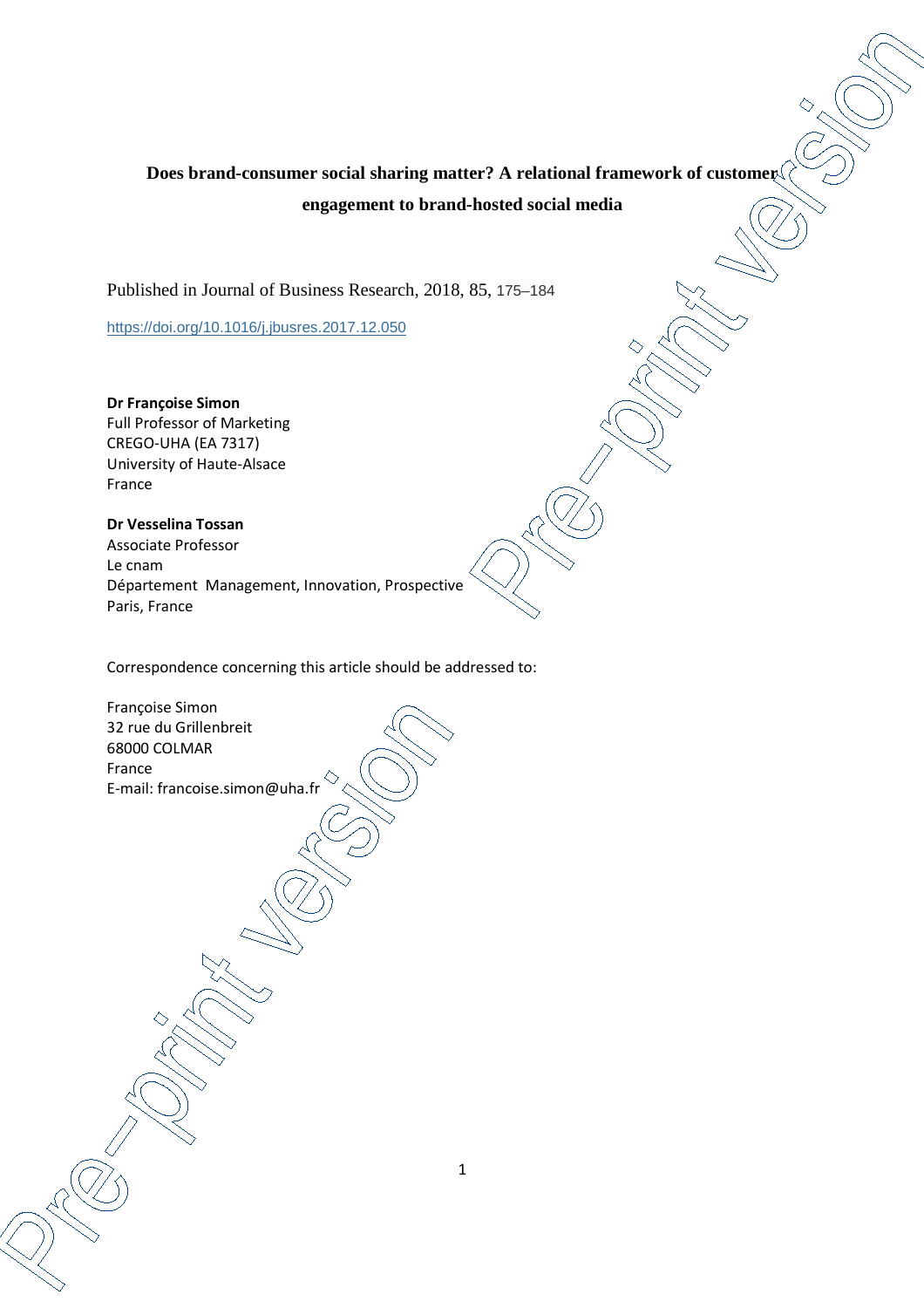**Does brand-consumer social sharing matter? A relational framework of customer engagement to brand-hosted social media** 

## **1. Introduction**

The development of social media platforms (e.g., Twitter, Facebook, Instagram and Pinterest) offered brands new opportunities to connect with their customers. In particular, through brand-hosted media, such as brands' Facebook pages, brands acquired the capacity to support activities, such as providing customer service, product information, special offers, and various types of entertainment (Breitsohl, Kunz & Dowell, 2015). Along these lines, a vast stream of research on online brand communities has flourished. Most research has focused on understanding the active participation of community members, and the literature highlights the collective process of value creation (e.g., Schau, Muniz & Arnould, 2009; Brodie et al., 2013; Zaglia, 2013; Schembri & Latimer, 2016). Consumers are found to increasingly perform the role of producers of communal value through online brand communities by contributing to brand culture and proposing product improvements (e.g., Füller, Jawecki & Mühlbacher, 2007; Gensler et al., 2013). By contrast, the dialogue between a customer and a brand, uniquely allowed by brand-hosted media, has received little attention in the literature (Beukeboom, Kerkhof & de Vries, 2015; Hudson et al., 2016). Whether these interactions can provide value for consumers and favor engagement with brand-hosted social media remains unclear. Nonetheless, in a context in which brands seek to reinforce branding and relationship building in digital environments (Fournier & Avery, 201 $\downarrow$ ), a better understanding of the gratifications derived by consumers in their interaction with brands on social media platforms is of prime interest.

The current research addresses this gap in the literature and provides a conceptual framework that integrates the psychosocial theory of close relationships (e.g., Knobloch  $\&$ Solomon, 2002, 2003) and the media gratifications perspective (Rubin, 2009) to evaluate the benefits that consumers derive from brand-consumer social sharing. This study formally refers to the social aspects of brand-consumer mediated interactions in the context of brand-hosted social media. In addition, by recognizing brand-consumer interactive communication as a form of brand relationship investment (De Wulf et al., 2001; Koch & Benlian, 2015), this research explores how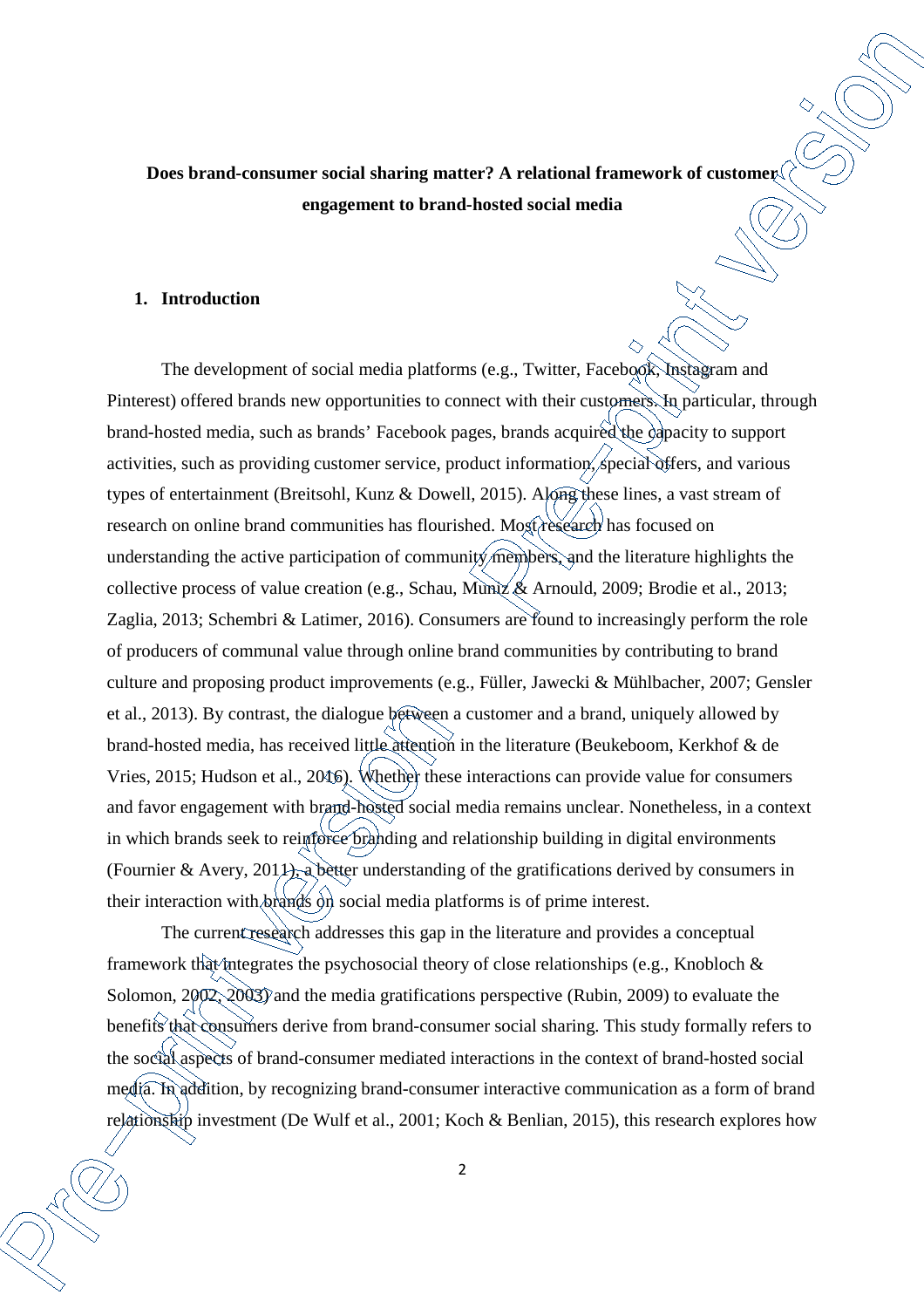brand-consumer social sharing is likely to favor media engagement. More specifically, this study seeks to answer the following questions: How can brand-consumer social sharing be approached through media gratifications? What are the underlying mechanisms that mediate the influence of brand-consumer social sharing as reflected by the corresponding media gratifications on media engagement? Specifically, are the relational frameworks that depend on brands relationship investments relevant in terms of mediating effect? Further, this study aims to *investigate* whether and how brand-consumer social sharing is associated with customers' engagement toward brandhosted media.

Using a sample of Facebook brand-page users, this study makes a number of contributions to the literature on social media. First, it develops a conceptual framework to understand the fundamental nature of brand-consumer social sharing when their interactions are mediated by a brand-related virtual media. Second, it elaborates and validates a theoretically grounded scale for measuring the media gratifications derived from brand-consumer social sharing. Third, a relational model of the influence of brand-consumer social sharing on media engagement that comprises two distinct media-driven routes is proposed and empirically validated. The remainder of this paper is structured to include a review of the relevant literature and hypotheses, methods, and findings. Finally, the paper concludes discussing the implications of its main results and directions for future research.

# **2. Conceptual background and hypotheses development**

# 2.1. Dimensions of Brand-Consumer Social Sharing Value

An extensive body of literature focused on how consumers derive benefits from the use of media and brand communication channels (e.g., Mathwick et al., 2001; Hausman & Siekpe, 2009; Abdul-Ghani, Hyde & Marshall, 2011). This stream of research emphasizes the multidimensional nature of media gratifications (e.g., Rubin, 2009) by developing a theory of user value based on usage and experiences. Among the benefits derived from a brand communication channel, social gratifications have been consistently identified as a major component of media experience (Calder, Malthouse & Schaedel, 2009). In this respect, media and marketing researchers assign numerous meanings to the social gratifications derived from a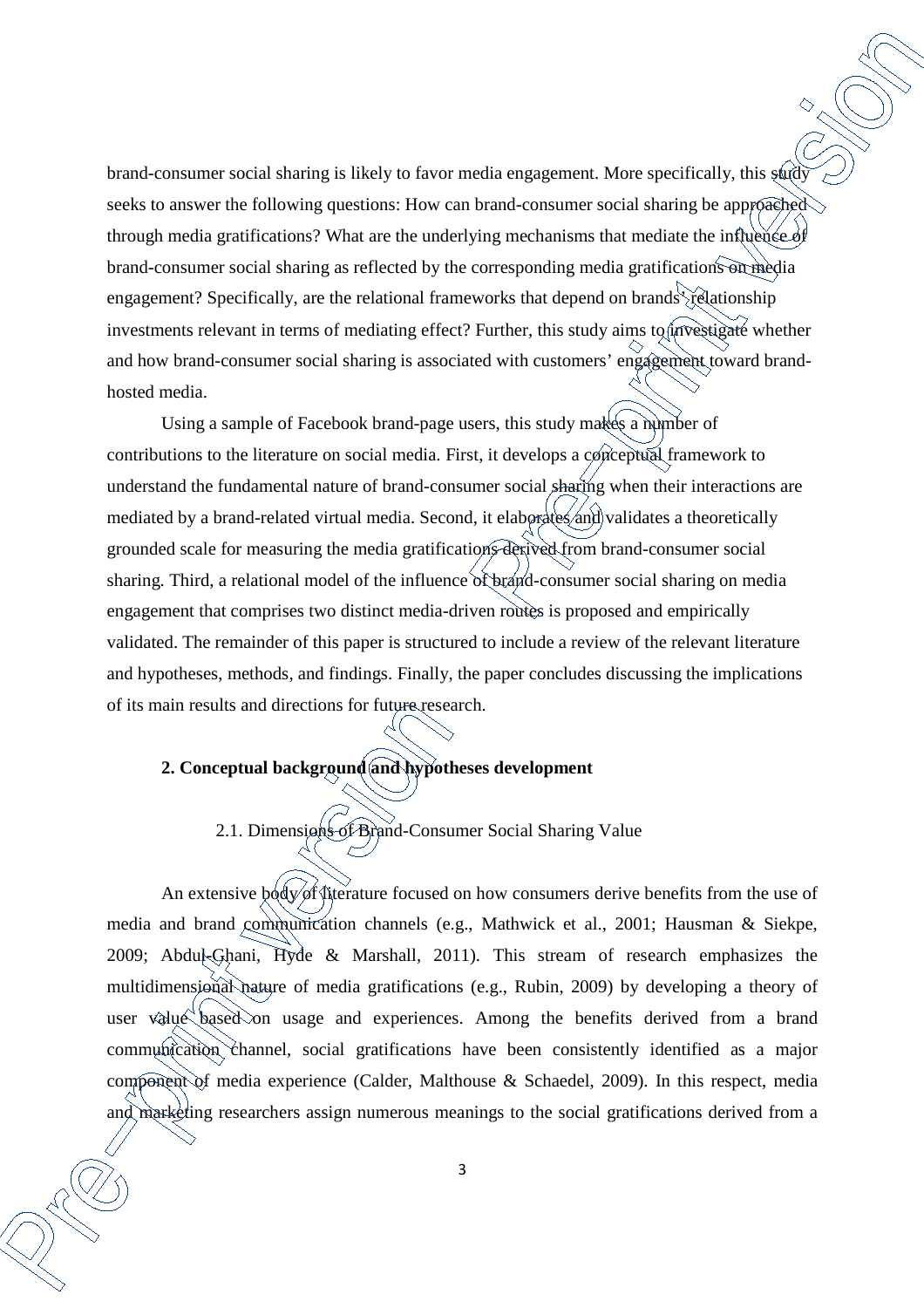communicational device, which include gaining insight into the circumstances of  $\phi$ ther individuals, finding a basis for conversation and social interaction, having a substitute for real-life companionship, helping perform social roles, and being provided with an opportunity  $\hat{\omega}$  socialize (e.g., McQuail, 1983; Calder et al., 2009; Chiu & Huang, 2015). A review of the major empirical conceptualizations of virtual media social gratifications proposed in the marketing literature is presented in Table 1.

This review shows that, even when applied to a brand community-context, most of these conceptualizations do not address the aspect of social gratifications based on brand-consumer interactions. As a notable exception, the conceptualization from Baldus, Voorhees & Calantone (2015) identifies brand influence as a customer value associated with brand-consumer social sharing. In addition, customers are shown to derive value from like-minded discussions with other customers who share the same views about a brand (Baldus et al., 2015; Marbach, Lages & Nunan, 2016); however, this conceptualization does not tackle the fact that lurkers, as passive users of social media, may derive value from observing interactions between other consumers and the brand itself. More generally, the existing literature on brand communication channels and social media fails to recognize brands as social actors endowed with a relational agency (Pentina et al., 2012; Simon & Andrews, 2015), thus underrating the potential of media gratifications in terms of relational benefits.

However, this perspective is consistent with the marketing literature on brand relationships, which shows that people relate to their brands similarly to how they relate to the people around them (Fournier, 1998), a core assumption producing comparable effects on the strength and nature of such relationships (e.g., Fournier &Alvarez, 2012). Furthermore, recent developments in communication studies suggest that the most prominent features of relationship development can be achieved irrespective of the type of communication channel, namely, through face-to-face or technology-mediated communication, albeit with some nuances (Tong, Kashian & Walther, 2011; Jiang, Bazarova & Hancock, 2013).

Against this background, the concept of *Brand-Consumer Social Sharing Value* is introduced to represent the social gratifications derived from brand-consumer virtually mediated interactions, which are likely to motivate the development of brand relationships and, therefore, trigger an active engagement of consumers in virtual brand communities. Drawn from the conceptual framework developed by Knobloch & Solomon (2002, 2003) in the field of close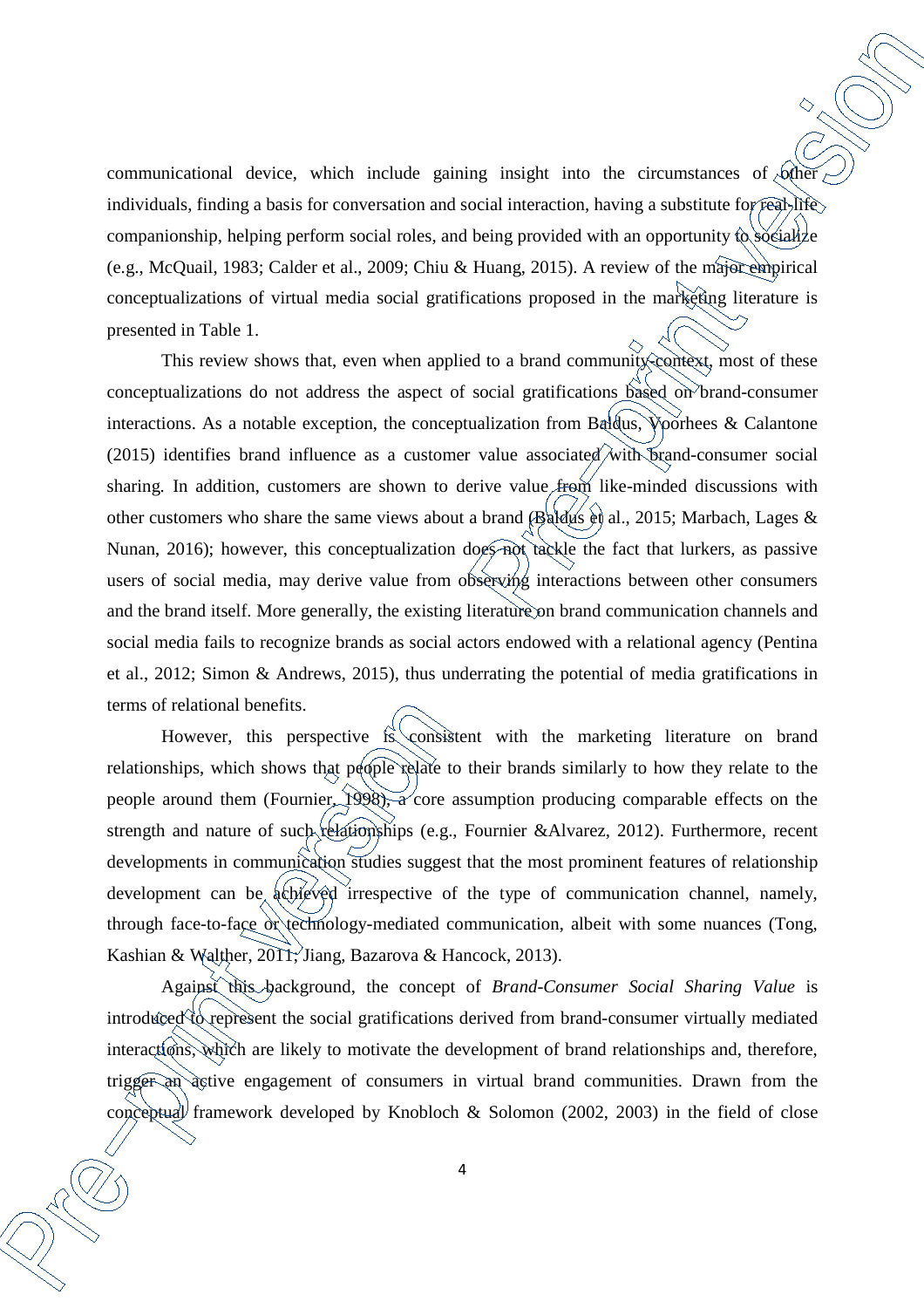relationships, intimacy, interdependence, and a sense of brand community belonging  $\hat{a}$ proposed in this paper to reflect the essential facets of Brand-Consumer Social Sharing Value.

Insert Table 1

#### *Intimacy and interdependence*

Following Knobloch and Solomon (2002, 2003), the point of departure of our analysis is the recognition that cornerstone theories within the study of close relationships highlight the importance of both intimacy (e.g., Altman & Taylor, 1973; Werner & Baxter, 1994) and interdependence (e.g., Kelley & Thibaut, 1978) as prominent features of close relationships, which may affect the nature of interpersonal communication and influence relationship outcomes.

Broadly defined as people's perceptions of connectedness and closeness within a relationship (Sternberg, 1986), intimacy is considered to be a unique indicator of relationship progression and reflects people's perceptions of security within a relationship (Berscheid, Snyder & Omoto, 1989; Guerrero & Andersen, 1991). Cordova & Scott (2001) argued that intimacy is not based on a single event, but it is based on the accumulation of interactions over time. At high levels of intimacy, people are aware of their partner's attitudes, appear to be more willing to engage in open communication, and are committed to maintaining the relationship (e.g., Rusbult, Olsen, Davis & Hannon, 2001). By extending this perspective to brand-consumer mediated communication, some studies have shown that the experience of human contact and personal connection with a company's website may influence the attitudes of online shoppers by increasing interest and trust toward the considered media (Wang et al., 2007; Choi, Lee & Kim, 2011). In addition, intimacy with web-based services, which can be described as a user's feeling of closeness and connection, was found to be a more powerful predictor of continuance intention than perceived usefulness (Lee & Kwon, 2011). These findings are compatible with the notion that intimacy is potentially a relevant dimension of Brand-Consumer Social Sharing Value.

Social theorists in relationship investment theory and interpersonal communication consider interdependence as another fundamental dimension to characterize strong relationships (e.g., Thibaut & Kelley, 1959; Rusbult & Buunk, 1993). Interdependence entails the coordination of mutually rewarding interaction patterns (Thibaut & Kelley, 1959). As individuals become increasingly interdependent, they exert greater influence over each another, recognizing their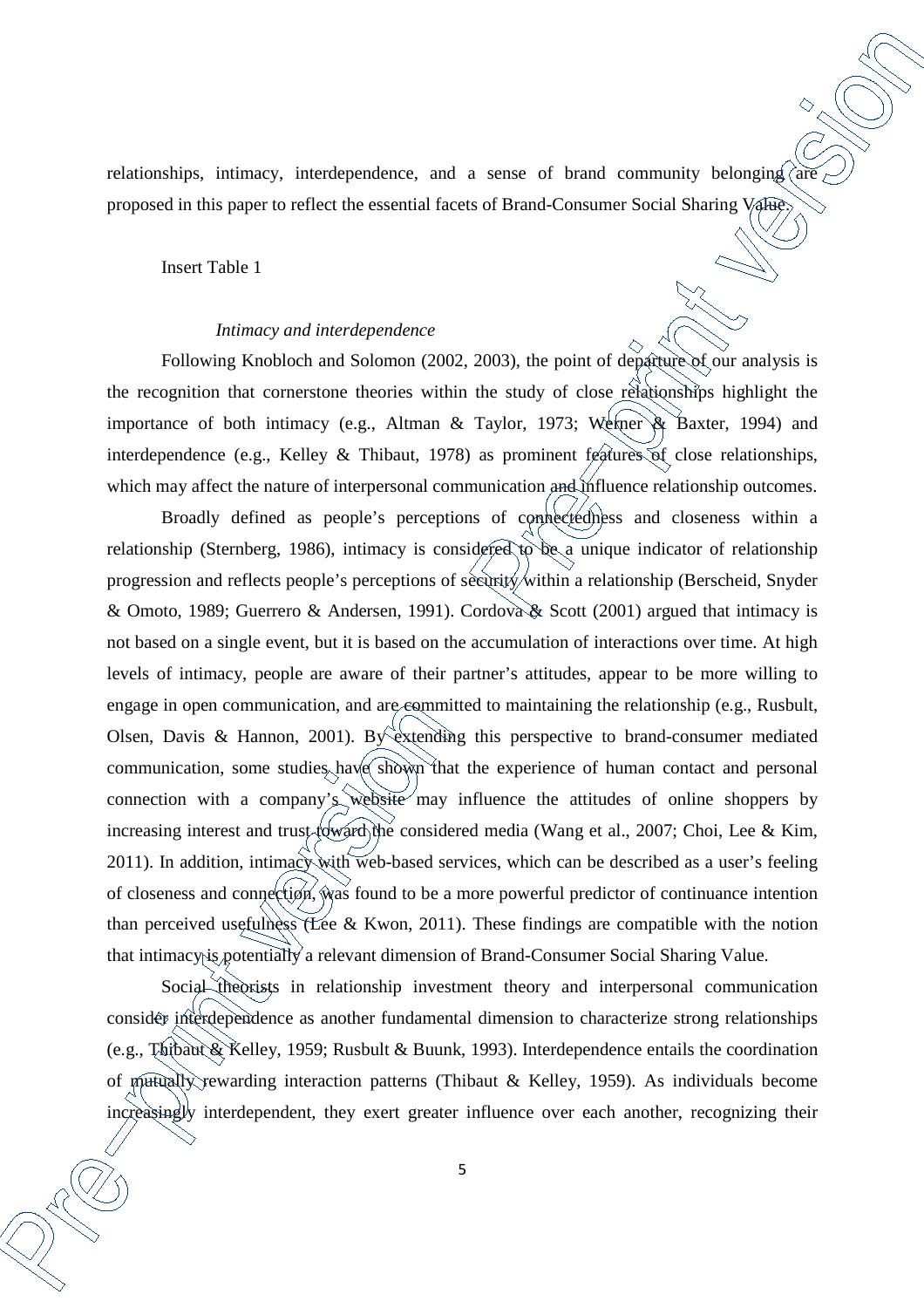partners by expressing signs of attention and exercising power on them (Knobloch & Solomon, 2002). In other words, highly interdependent partners exert their influence by facilitating each other's outcomes (Solomon & Knobloch, 2001). Regarding brand-consumer interactions, people have been found to favorably respond to the expressions of attention and empathy communicated by companies (Morales, 2005; Simon et al., 2015), starting with the individual recognition of their customer status (Mimouni-Chaabane & Volle, 2010). Conversely, having the opportunity to influence their brands is a strong motivation for consumers to engage in virtual brand communities (e.g., Füller et al., 2007), which goes beyond the case of extreme lead users (Baldus et al., 2015). Therefore, brand individual recognition and brand influence are considered two major facets of the interdependence dimension of Brand-Consumer/Social Sharing Value in our value framework.

## *Brand community belonging*

Knobloch & Solomon (2002, 2003) argued that  $\gamma$  variation in the degree to which people rely on relational knowledge is an important aspect of dyadic understanding" (Knobloch & Solomon, 2003, p. 484). Relational knowledge refers to the relationship-specific data that individuals use as either a sender or a receiver to create and interpret messages that involve their communication partner (Planalp, 1985). When individuals are unsure about the status of their relationship, they lack clearly established norms for behavior (Afifi & Burgoon, 1998; Knobloch & Carpenter-Theune, 2004). As partners acquire and rely on relational knowledge, they gain a higher ability to interpret each other's behavior, to predict the rewards and costs of the relationship, and to fit onto further interactions (Knobloch & Solomon, 2003). Hence, by reducing uncertainty, relational knowledge can improve the relationship's development (Knobloch, Satterlee  $\&$  DiDomenico, 2010).

In the context of brand-hosted social media, consumers can easily interact not only with their brand but also with the brand's other customers, thus extending their opportunities to acquire relational knowledge about the brand. Previous research has shown that the interactions occurring on brand social networks increase the perception of similarity between members, that is, the degree to which brand's customers perceived themselves as similar in attitudes, behaviors, and expectations that relate to their brand (Yung-Cheng et al., 2010; Xiang, Zheng, Lee & Zhao,  $2016$ ). In turn, perceived similarity helps consumers enhance their sense of belonging to the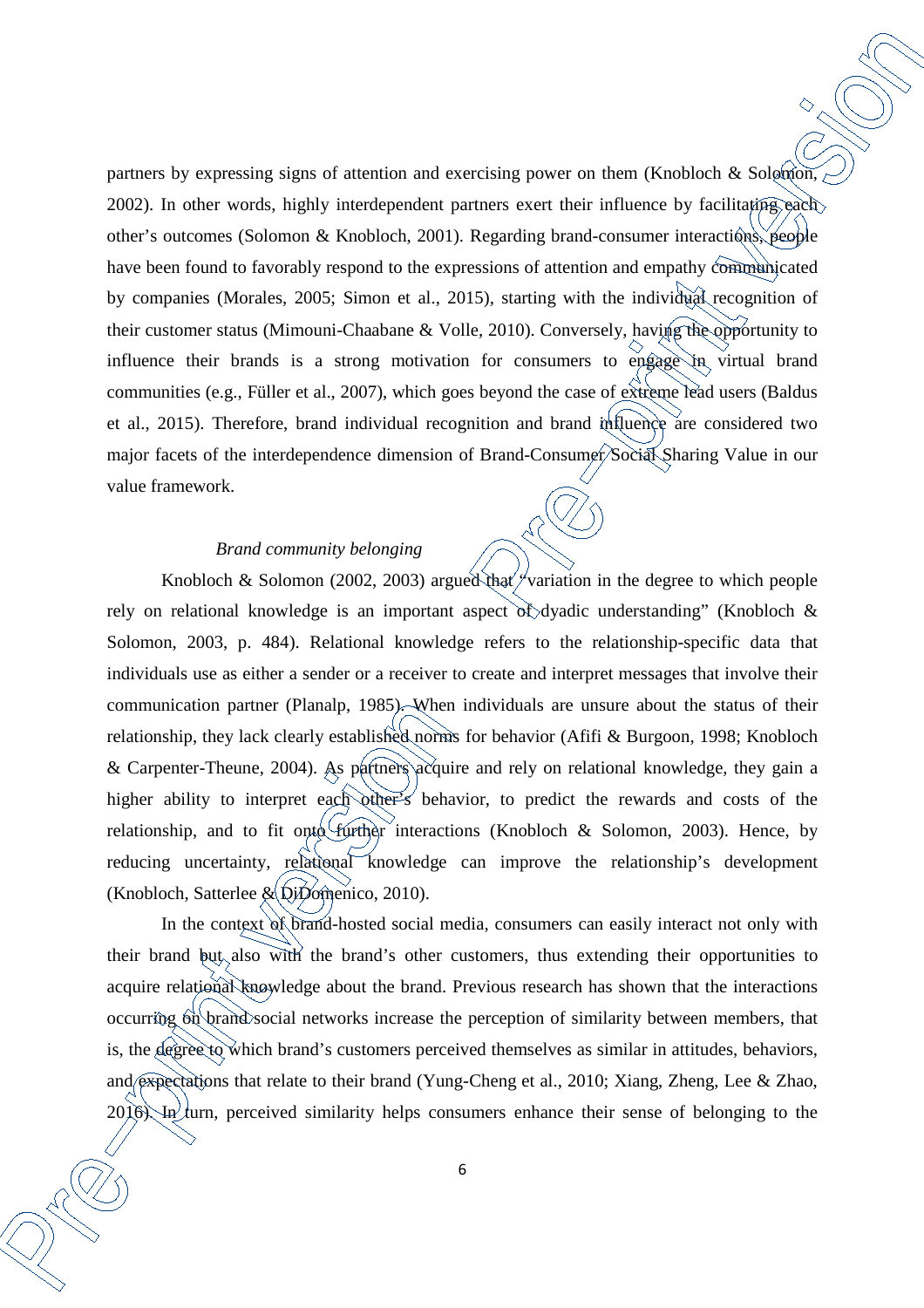brand's community, which formally reflects the consumer's identification with the brand and its affiliated members (Lin, Fan & Chau, 2014). Thus, within the context of a brand-hosted social media, the development of a sense of brand community is intrinsically related to the consumer reliance on brand-related relational knowledge, which is reinforced by actively interacting with other brand's customers.

The notion that brand-related relational knowledge supports a sense of belonging to a brand community can be extended to customers whose community participation is passive and mainly consists of lurking (Hartmann, Wiertz & Arnould, 2015). Interactions on brand social networks allow consumers to observe the brand's relational practices with other customers and acknowledge the nature of the relationship that their brand tends to establish with its customers.

To summarize, the sense of belonging to a brand community strongly relies on the internalization of attitudes and behaviors in relation to the targeted brand, and it is ingrained in the development of a better understanding of the brand's relational practices through both direct and indirect interactions with the brand itself. As a result, belonging to a brand community can be seen as a highly rewarding experiential value, which is intrinsically associated with the forms of brand-consumer social sharing that brand social media environments uniquely allow (e.g., Lin, 2008; Tsai & Men, 2013).

Trying to integrate our understanding of close relationships from the transposition of Knobloch & Solomon' framework to the context of brand-hosted social media, brand intimacy, individual brand individual recognition, brand influence, and brand community belonging are proposed to constitute major facets of Brand-Consumer Social Sharing Value.

2.2. Satisfaction and brand gratitude as media-driven mediators

## *Brand-Consumer Social Sharing Value as a determinant of media engagement*

While the media literature has consistently reported a positive link between media gratifications and media use (e.g., Calder et al., 2009; Rubin, 2009), the more recent research on virtual communities confirms the relevance of the value-based approach to explaining the user engagement phenomenon.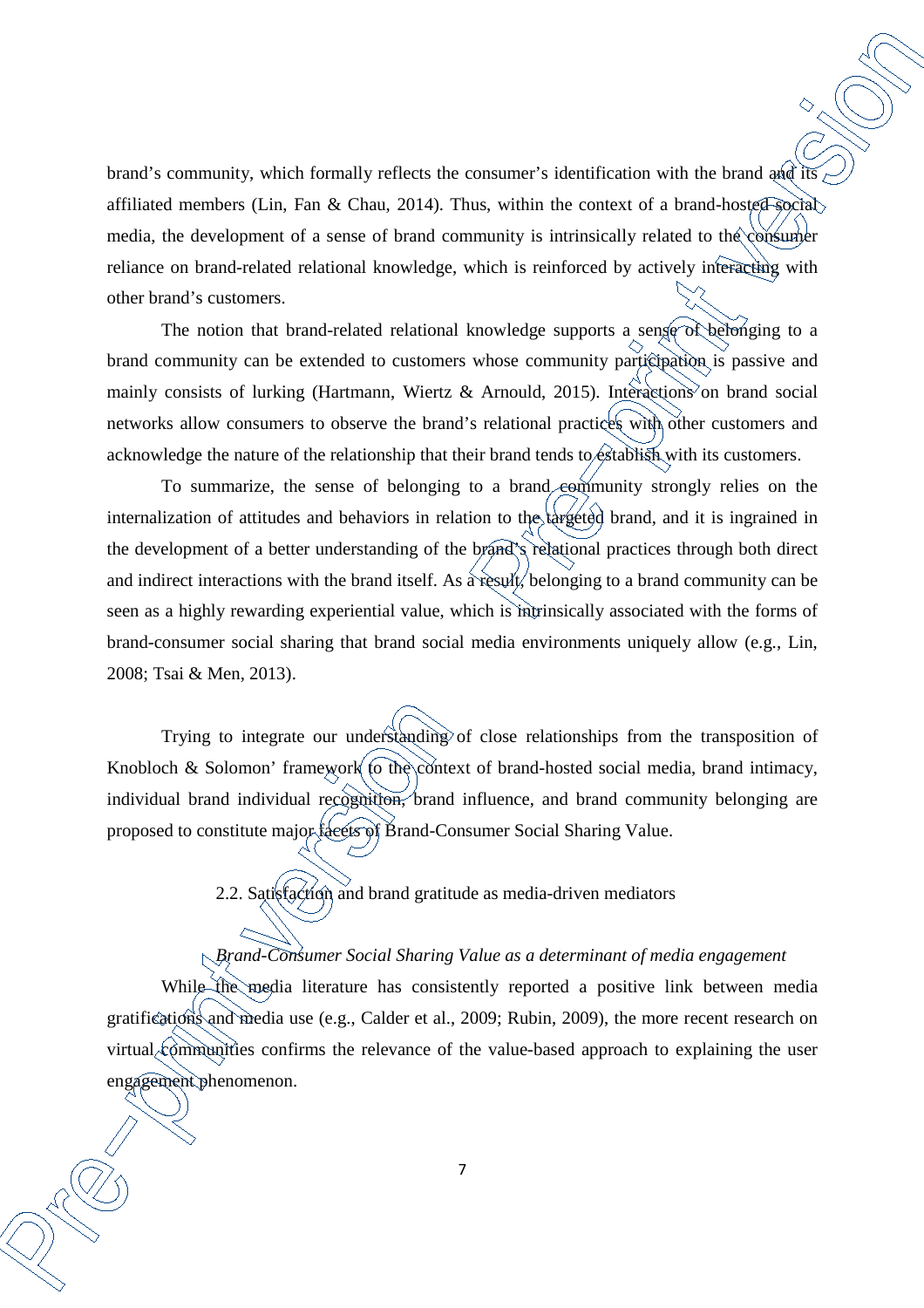Customer research describes engagement as a "psychologically based willingness" invest in the undertaking of focal interactions with particular engagement objects" (Hollebeek, Conduit & Brodie, 2016, p. 393). When it is transposed to the media context, the engagement construct reflects the individual's commitment to an active relationship with a given kind of media (Calder et al., 2009; Mollen & Wilson, 2010). Consistent with this view, the consumer's online brand-related activities (COBRA) framework introduced by Muntinga, Moorman & Smit (2011) and extended by Schivinski, Christodoulides & Dabrowski (2016) defines and measures media engagement as a fundamental behavioral construct. This behavior-focused approach is adopted by a number of recent works on social media (e.g., Tsai & Men, 2013; Mosteller & Poddar, 2017) but differs from other definitions of media engagement that also include cognitive and affective dimensions (see, for instance, Hollebeek, Glynn  $\&$  Brodie, 2014). The present research targets the customers' participation in brand-hosted social media and is based on a behavioral conceptualization of media engagement that aligns with the one developed by the COBRA framework.

Considered as a key outcome for online offerings, customer engagement toward brand media has been found to provide enhanced explanatory and predictive power with regard to brand loyalty (e.g., Heehyoung et al., 2008; Hollebeek et al., 2014). As a consequence, marketing researchers have actively studied how consumers' contributions to online brand media can be encouraged. In that respect, they found that media consumption values exert a significant influence on media engagement in the context of virtual and other types of communities (e.g., Hartmann et al., 2015; Marbach, Lages & Nunan, 2016). Therefore, in line with the previous literature on virtual media, Brand-Consumer Social Sharing Value is considered as a predictor of consumer engagement toward brand-hosted social media.

*Brand-Consumer Social Sharing Value as a form of perceived relationship* 

*investment* 

Drawing on the principle of reciprocity as a useful framework for investigating brandconsumer relationships, marketing researchers have demonstrated that the consumer perception of brand relationship investments is a powerful determinant of relationship quality and brand commitment (De Wulf et al., 2001; Palmatier et al., 2009). Perceived relationship investment is defined as the extent to which a customer perceives that his/her brand devotes attention,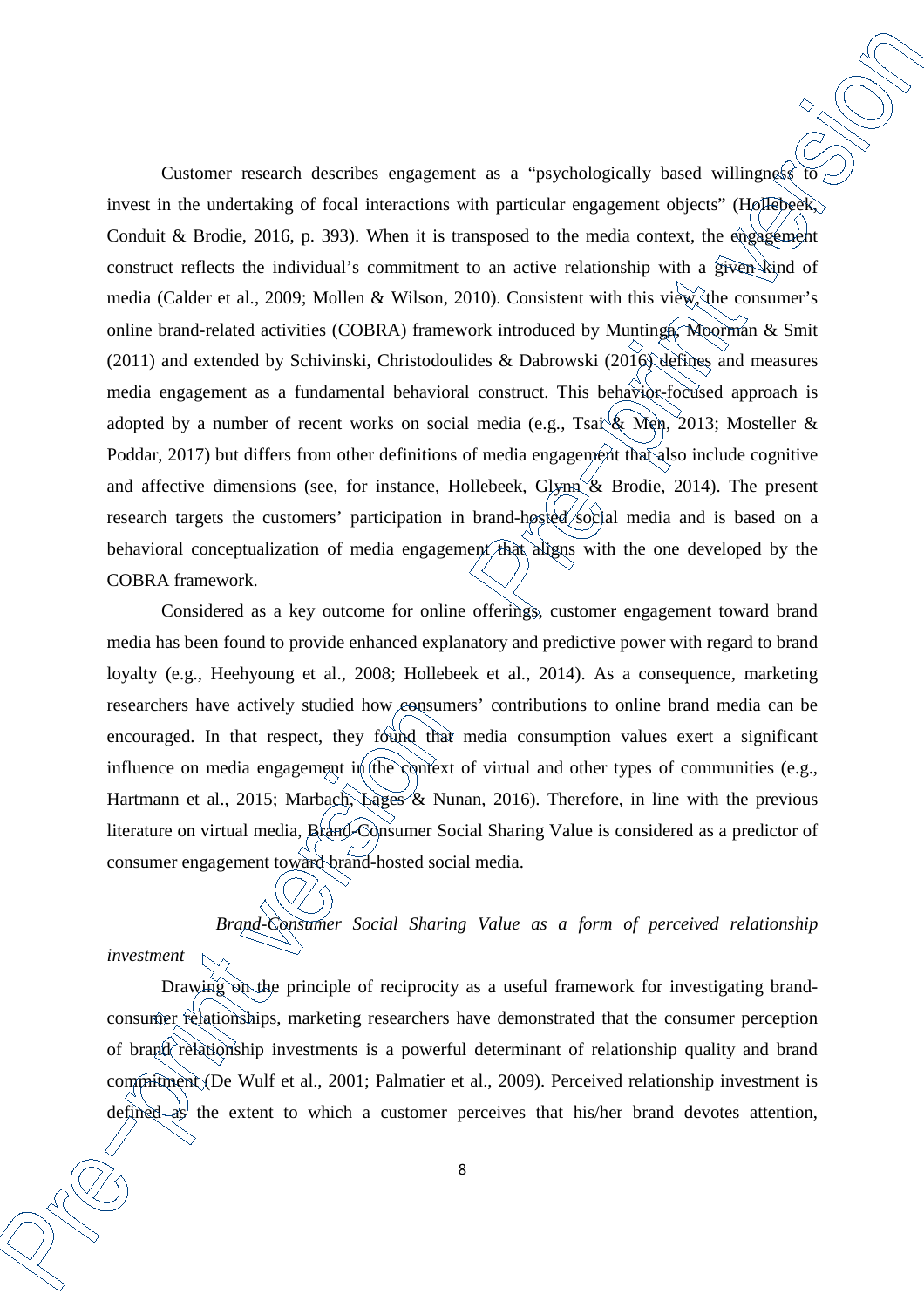resources, and effort to reinforce their relationship. As they have no outside value, brand investments cannot be recovered if the relationship is terminated (De Wulf et al., 2001). Relying on this conceptualization, Palmatier et al. (2009) compare the perception of a relationship investment with one of a benefit that encompasses a brand's small favors, policy adaptation, and extra effort.

While a variety of brand relationship investments have been described in the marketing literature (e.g., Huang, 2015), a brand's channel offering as well as diverse forms of personalized communication have been considered to be important irrecoverable resources, deemed to trigger reciprocal behaviors from customers (De Wulf et al., 2001; Porter & Donthu, 2008). In line with this view, the gratifications that consumers specifically derive from the use of a brand channel have been conceptually likened to manifestations of perceived relationship investment (Koch & Benlian, 2015; Simon & Andrews, 2015). In accordance, Brand-Consumer Social Sharing Value is approached as a form of perceived relationship investment in the present study.

### *Satisfaction- and gratitude-based mediating routes*

The investigation of the mediating forces that relate a perceived relationship investment to a variety of relational outcomes, including brand channel usage (Nysveen et al., 2005), has provided fruitful insights on how these investments affect the customer's engagement toward a brand. Specifically, these studies have highlighted the role of two mediators, satisfaction with the relational investment (Nysveen et al., 2005; Simon et al., 2015) and brand gratitude, seen as the emotional appreciation of the received investment (Palmatier et al., 2009; Huang, 2015; Koch & Benlian, 2015, Simon & Andrews,  $(2015)$ . Each mediating route is governed by substantially different psychological mechanisms. Drawing on the confirmation/disconfirmation perspective in the satisfaction literature  $(e.g., O$ liver, 1980), consumer satisfaction is expected to develop when the individual's expectations regarding the brand's investment are met. In turn, satisfaction with the investment is deemed to generate favorable outcomes, such as brand commitment (Garbarino & Johnson, 1999; Hennig-Thurau, Gwinner & Gremler, 2002) and continued investment (Brady et al., 2005). In the context of online media, users appear to decide whether to continue media use based on their satisfaction with prior user experience (e.g., Venkatesh et al., 2011; Hu, Kettinger & Poston, 2015). These studies provide support for the satisfaction-continued-use relationship.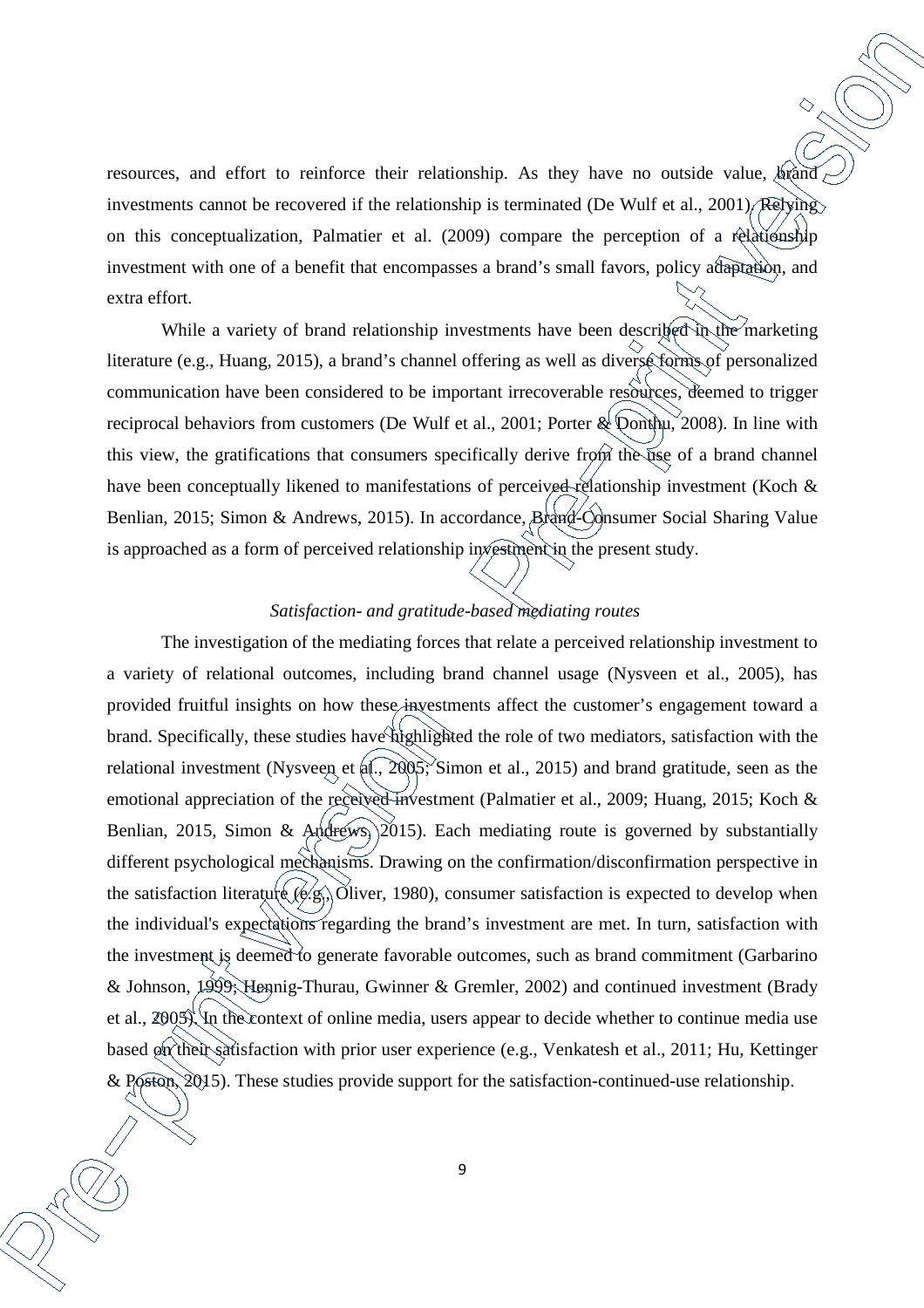In contrast, gratitude activates reciprocal behaviors from an affective appraisal  $\mathfrak{g}(\hat{t})$ brand relationship investment (Palmatier et al., 2009) that matches its relational nature. Formally, gratitude is a social and positive emotion that results from an individual understanding that another has intentionally provided a benefit (e.g., Emmons, 2004). Consistent with the assumption that other-agency and benefit value appraisals elicit gratitude (Wood et al., 2008), the gratifications derived from the use of a brand communication channel have been found to trigger consumers' feelings of gratitude toward the brand (Koch & Benlian, 2015; Simon & Andrews, 2015). In addition, prior studies that investigate the outcomes of brand gratitude in consumer contexts have shown that consumers who are grateful toward  $a \& \text{empty}$  tend to engage in reciprocal behaviors that reflect commitment patterns, such as repurchasing that company's products or spreading positive word-of-mouth (e.g., Palmatier et al. 2009; Koch & Benlian, 2015). Since the consumer use of a brand media reflects  $\hat{\theta}$  his/her engagement with that brand (Hollebeek et al., 2014; Solem & Petersen, 2016), a brand's Facebook page-driven gratitude is expected to work as a driver of engagement with that brand's Facebook page.

Against this background, it is postulated that the influence of Brand-Consumer Social Sharing Value, as a form of perceived relationship investment, on engagement with the brand's Facebook page is mediated by satisfaction with the brand's Facebook page, and the feelings of gratitude that result from the page offerings, respectively. Therefore, the following hypotheses are formulated:

H1: Satisfaction with the brand's Facebook page mediates the positive influence of Brand-Consumer Social Sharing Value on engagement with the brand's Facebook page.

H2: A brand's Facebook page-driven gratitude toward a brand mediates the positive influence of Brand-Consumer Social Sharing Value on engagement with the brand's Facebook page.

Altogether, our conceptual model (see Figure 1) links Brand-Consumer Social Sharing Value as a type of media gratifications to engagement with brands' Facebook page as a form of media behavior through the mediation of two media-related variables, that is, the satisfaction with the brand's Facebook page and the brand gratitude derived from the page.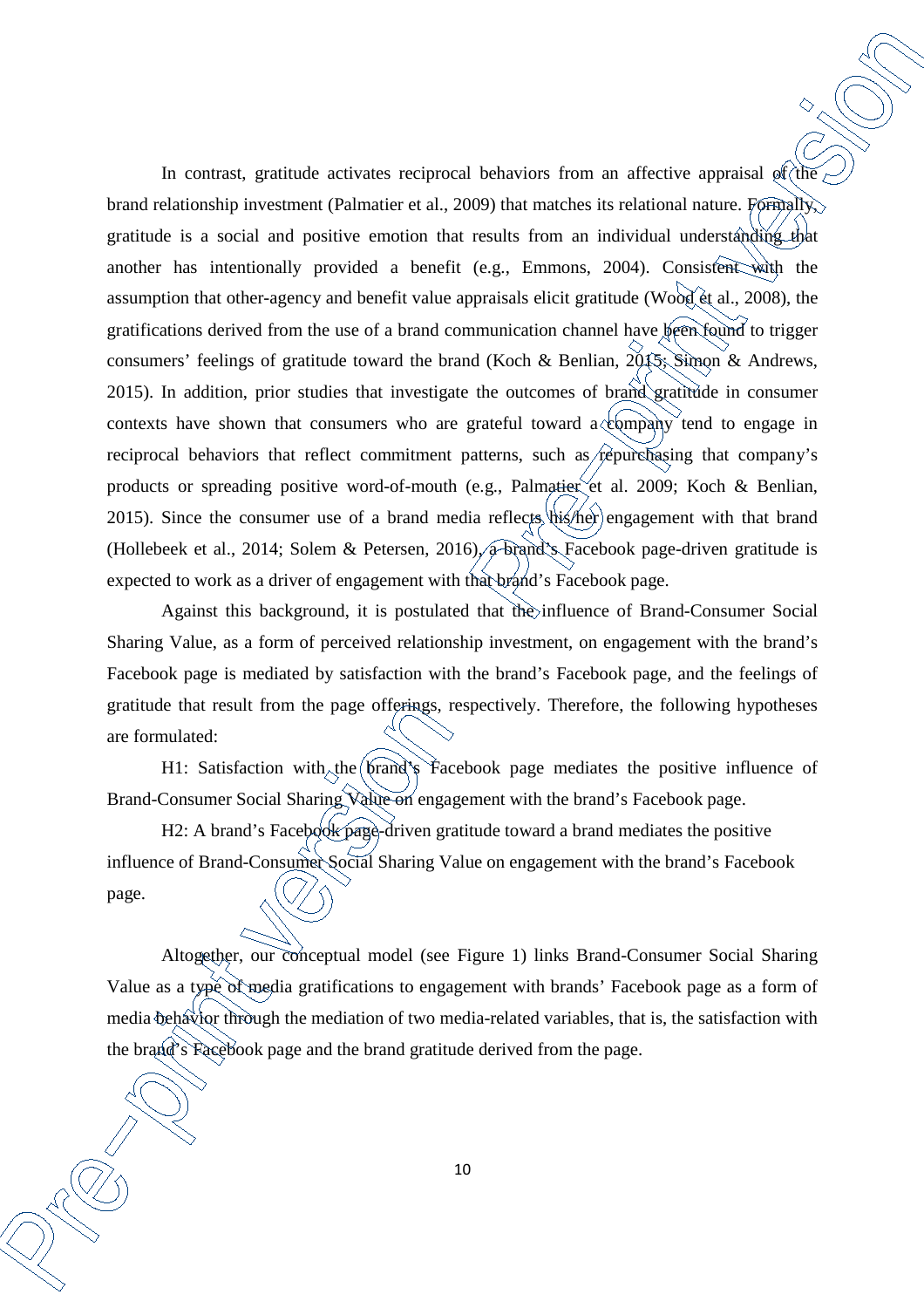#### **3. Research methodology**

### 3.1. Data collection and sample

A convenience sampling approach was applied and all of participants were recruited on a referral basis by undergraduate students. Strict guidelines were given to ensure a diverse sample of respondents with respect to age, gender, and education level. Responses were screened through two questions: "Do you have a Facebook account that you have accessed during the last month?" and "Have you stated an affinity for a brand by 'Liking' that brand on Facebook?" (Lipsman, Mudd, Rich & Bruich, 2012). Only respondents who answered "yes" to both questions were allowed to participate in the study. The link to the survey was e-mailed to the selected respondents. The respondents were advised to complete the questionnaire considering a brand that they have "Liked" on Facebook. The results show that respondents mainly selected brands or retailers from the following sectors: clothing and shoes (32%), beauty (22%), sports and leisure  $(15\%)$ , culture (9%), and food and beverages (6%).

The final sample  $(N = 294)$  consists of 168 women (57%) and 126 men (43%); 123 respondents are 18-25 years old (42%), 103 are 25-34 (35%), 41 are 35-44 (14%), and 27 are older than 45 (9%). The distribution of education level is as follows: 11% high school, 34% university degree, and 55% post-graduate degree. In addition, 81% of participants are currently employed, 5% are unemployed, and 44% are students. Facebook users' statistics exhibit a marked overrepresentation of young people. For instance, 90 % of young American adults aged under 30 use Facebook compared to only 35% of American adults aged 65 and older (Perrin, 2015). Therefore, a higher proportion of young adults compared to the general population, as it is the case in the present study, where 77% of respondents are between age 18 and 34, seems representative of the target group.

3.2. Measures

All the measurement scales were drawn from previous research (see the Appendix).

 $\sqrt{10}$  measure consumer engagement with a brand's Facebook page, the COBRA-typology from Muntiga et al. (2011) was used, which comprises three dimensions labeled as follows: Consuming, Contributing, and Creating. As this typology concerns brand-related social media as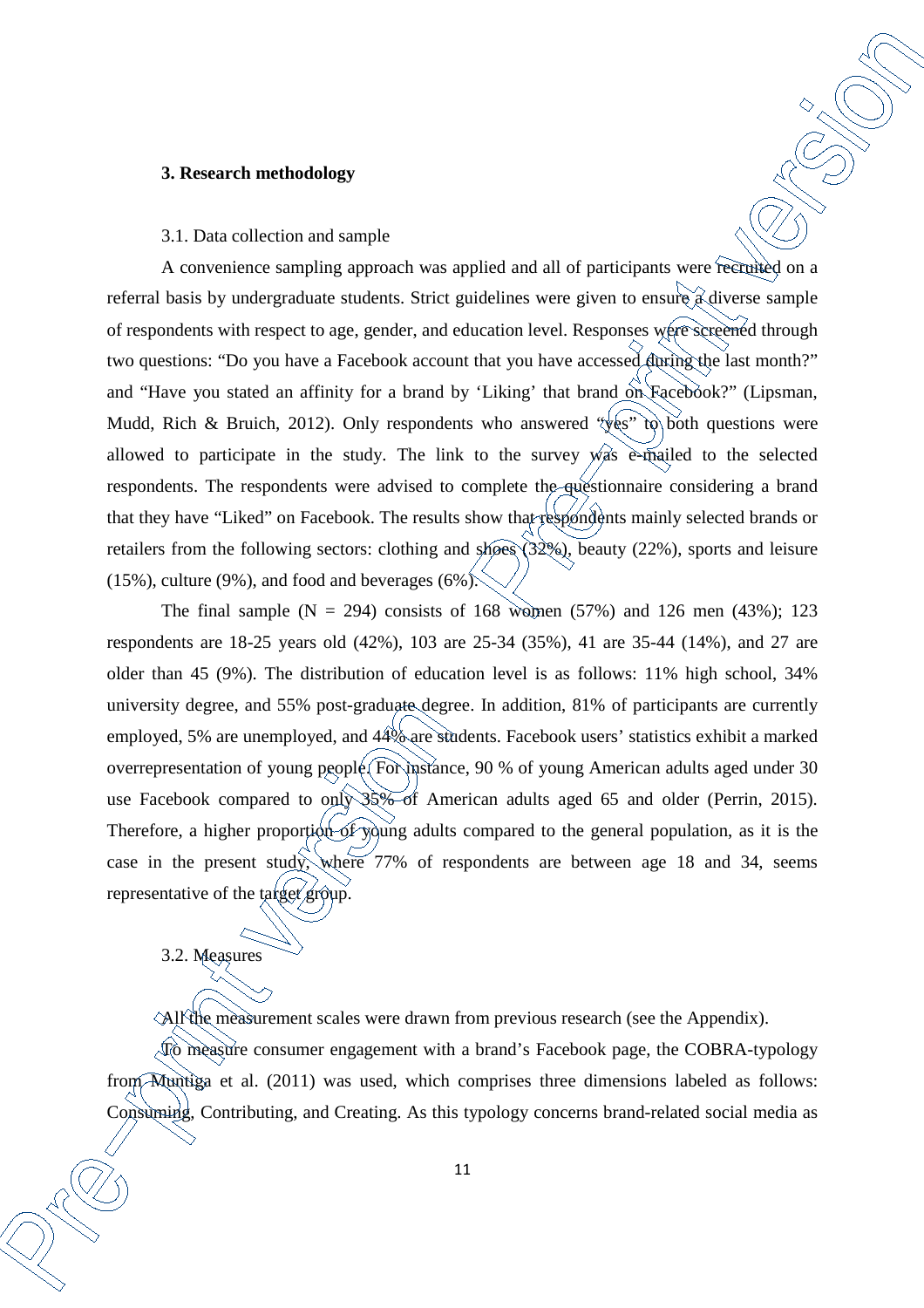a whole, some items were slightly adapted to address the specificity of a brand's Facebook page. Based on the results of pretests of this measure, three items were selected for the Consumingdimension, other three items for the Contributing-dimension, and two final items for the Creating-dimension. The participants indicated for each of the eight items the number of times that they have used the brand's Facebook page in the past 30 days, as specified by each item. Consistent with previous research based on the COBRA-typology (see, for instance, Schivinski, Christodoulides & Dabrowski, 2016), the engagement scale was operationalized as a reflective one, at both first and second order.

The other scales used in this research consisted of seven-point Likert-type measures that ranged from "completely disagree" (1) to "completely agree"  $(7)$ . Brand social sharing gratifications were measured with three scales by Simon & Andrews (2015) for brand intimacy, brand individual recognition, and brand community belonging, and with the scale from Baldus et al. (2015) for brand influence. With respect to the mediator constructs, brand gratitude driven by the brand's Facebook page was measured with the scale of Simon & Andrews (2015), which uses items such as "When I think about the [brand's media] of this brand, I feel grateful to this brand." To measure satisfaction with the brand's Facebook page, the three-item scale from Shukla, Banerjee & Singh (2016) on consumption satisfaction was employed.

### **4. Results**

# 4.1. Measurement model

The psychometric properties of the constructs were evaluated by conducting confirmatory factor analysis (CFA) with AMOS 19.0b. The fit indexes indicate that the measurement model produces adequate fit to the data with  $\chi$ 2 (263) = 346.7 (p< .01), comparative fit index (CFI) = .98, incremental fit index (IFI) = .98, Tucker–Lewis index (TLI) = .98, and root mean square error of approximation (RMSEA) = .033. Modification indices exhibit no evidence that the model fit would improve if one or more residuals among the indicator variables were allowed to correlate. All factor loadings, which are reported in the Appendix, are significant ( $p < .01$ ) in support of convergent validity. Cronbach's alphas are above .7, demonstrating good reliability of the model (see the Appendix). In addition, discriminant validity is confirmed as the average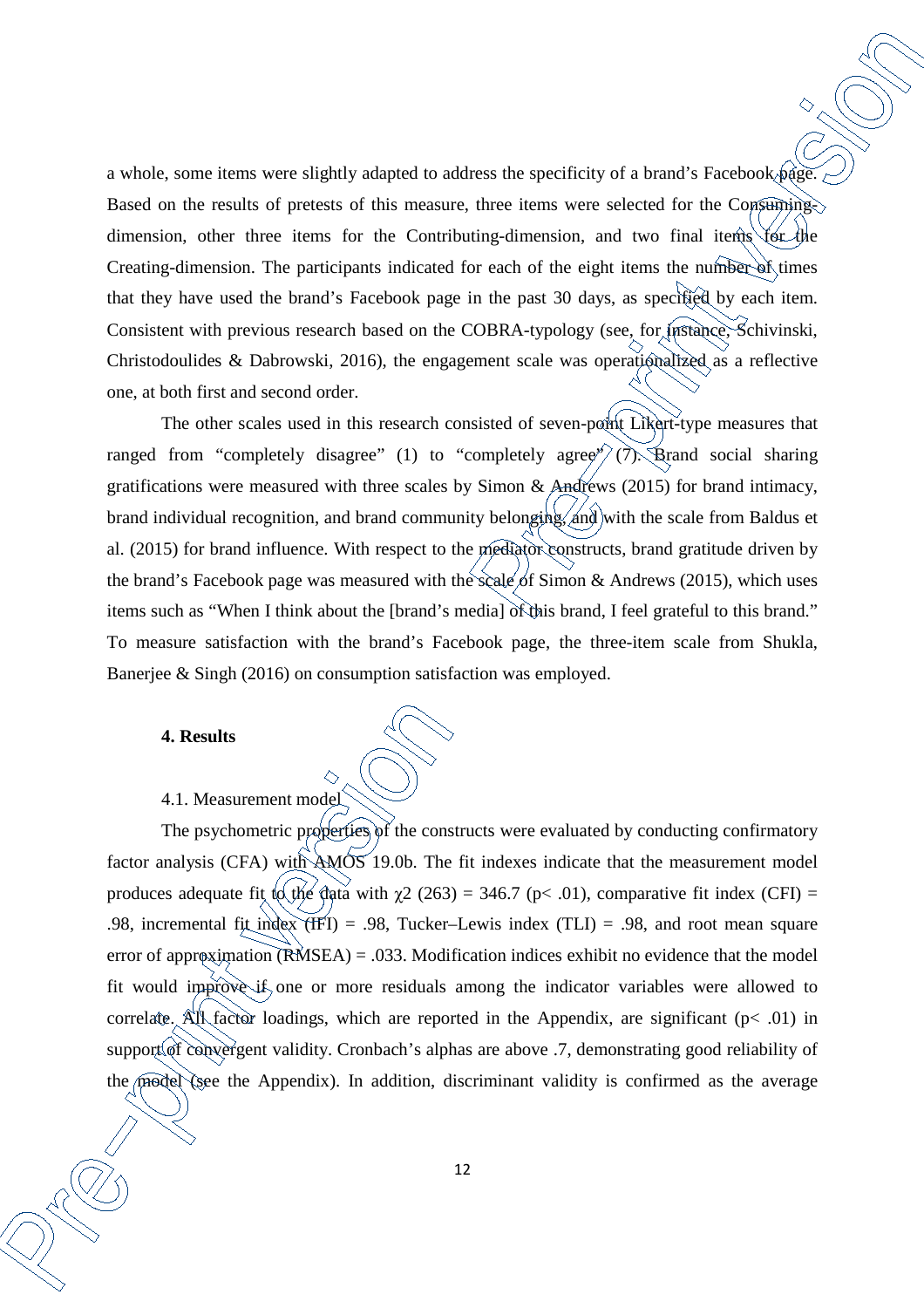variance extracted exceeds the square of correlations between constructs (see Table 2). The descriptive statistics of the scales are reported in the Appendix.

Insert Table 2

study.

#### 4.2. Common method bias analysis

Since the measures for both independent and dependent variables are obtained from the same source, the common variance may overstate the strength of the observed relationships between the constructs in our model. However, since different scale formats have been used for the final variable (the number of usage times) and the other constructs (Likert-type scales), the probability that some of the co-variation observed among the examined constructs may be the result of consistency in the scale properties instead of the items  $\cos^2$  content is reduced (Podsakoff et al., 2003). Nevertheless, the portion of common variance was controlled by examining the fit of a model in which all of the indicators are loaded on one factor. The logic that underlies the "singlefactor procedure" (Podsakoff et al., 2003) is that, if the method variance is largely responsible for the co-variation among the measures, a confirmatory factor analysis should indicate that a single method factor fits the data. A one-factor model does not fit the data, which reduces concerns about common method bias  $(\chi^2(299) \neq 4207.5 \text{ p} < 0.01$ ; CFI = .42; TLI = .38; IFI = .42; and  $RMSEA = .21$ .

In addition, two other post-hoc methods were used: (1) an unmeasured common latent factor analysis, and (2) a common marker latent factor analysis, where the individual exchange norm scale (Scott, Mende & Bolton,  $\geq 013$ ), measured by three items, was employed as a marker variable. As individual exchange norm can be considered as theoretically unrelated to substantive variables in our model, it can be employed as a marker variable (Lindell & Whitney, 2001). All tests revealed no common method bias. More precisely, the comparison between standardized regression weights for measurement models with the unmeasured common latent factor, the common marker factor, and the measure without any common factor (baseline model) revealed differences less than .08, falling below the commonly used threshold of 0.2 (Chin, Thatcher  $\&$ Wright,  $2012$ . These results suggest that common method bias does not pose a threat in this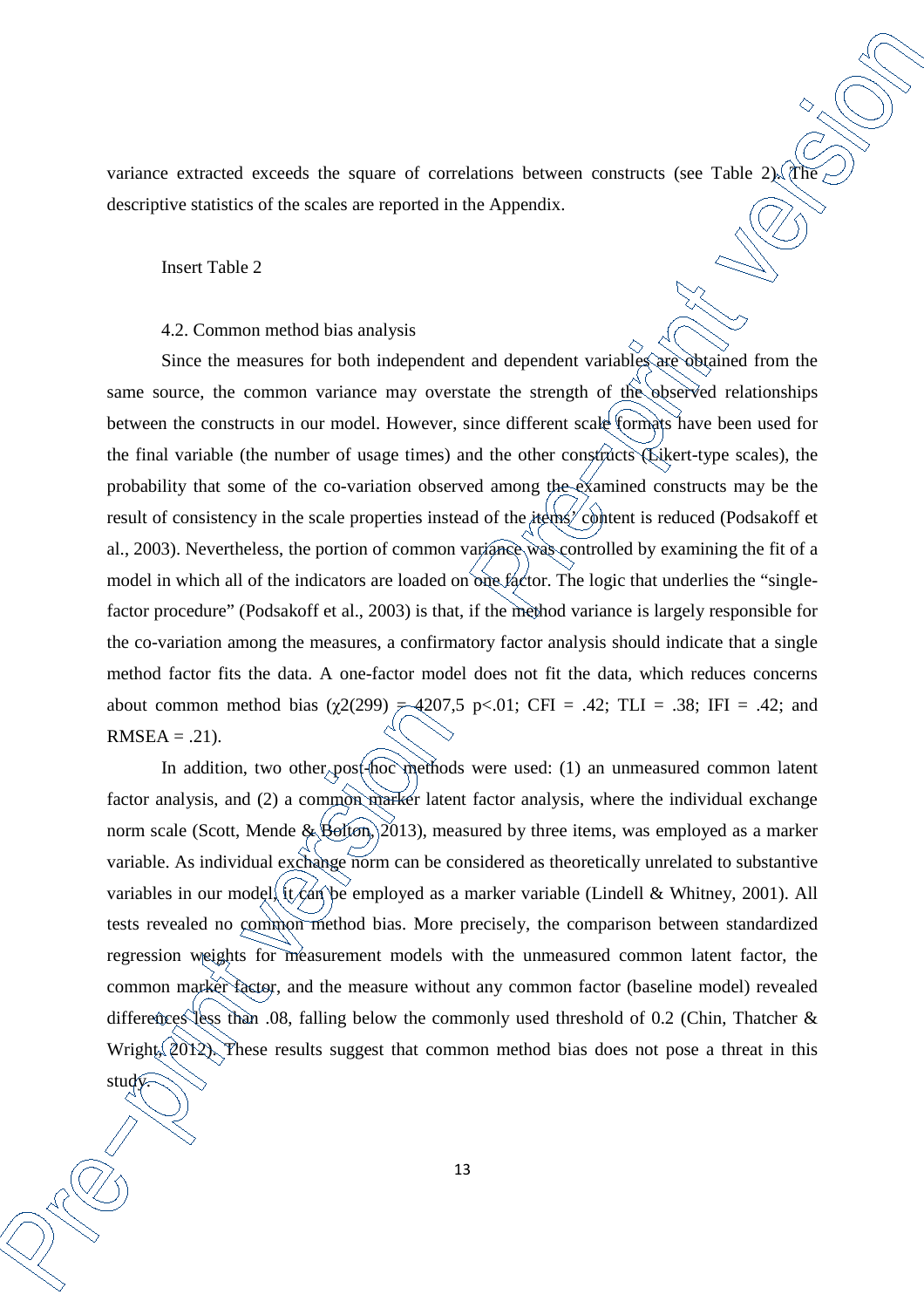#### 4.3. Structural model

As shown in Figure 1, the proposed model was estimated to assess path and explained variance estimates. The structural model yields a good fit, with  $\gamma$ 2 (288) = 401.8 (p< .01), CFI .98, IFI = .98, TLI = .98 and RMSEA = .037. As Table 3 shows, all paths are significant at  $p < 01$ . The two second-order scales, that is, the Brand-Consumer Social Sharing Value scale and the scale of engagement with a brand's Facebook page, exhibit loadings between  $\mathcal{R}$  and  $\mathcal{R}$  for the former scale and between .50 and .70 for the latter, respectively. These results confirm that the Brand-Consumer Social Sharing Value Scale can be considered as a reflective first-order reflective second-order one (i.e., Type 1; Jarvis, Mackenzie & Podsakoff, 2003) since all loadings are above .5.

All the causality hypotheses are supported. Two routes are found to mediate the influence of Brand-Consumer Social Sharing Value on engagement with a brand's Facebook page: through satisfaction with a brand's Facebook page and brand gratitude. These results are meant to provide a set of nomological relationships for the Brand-Consumer Social Sharing Value scale. Overall, the proposed model explains 58% of the variance in brand gratitude, 14% in satisfaction with a brand's Facebook page, and 25% in engagement with a brand's Facebook page.

Insert Table 3

.01).

In addition to testing the causality hypotheses, post-hoc analyses were conducted to gain additional insight into the mediating effects of satisfaction and gratitude on the final variable. To test for mediation, the proposed model was first compared to an alternative model that included a direct effect path from the Brand-Consumer Social Sharing Value to engagement with a brand's Facebook page. The results of the different tests show that the addition of the direct effect path significantly improves the model fit compared to the hypothesized model ( $\chi$ 2(1) = 7.8; p<.01). Thus, the influence of Brand-Consumer Social Sharing Value on engagement with a brand's Facebook page is only partially mediated by the two media-driven mediators. Second, a potential link between the two mediators was investigated by comparing our model to an alternative model that included a path from brand gratitude to satisfaction. No relationship is found between the two mediators as the different tests exhibit no significant improvement of our model ( $\chi$ 2(1) =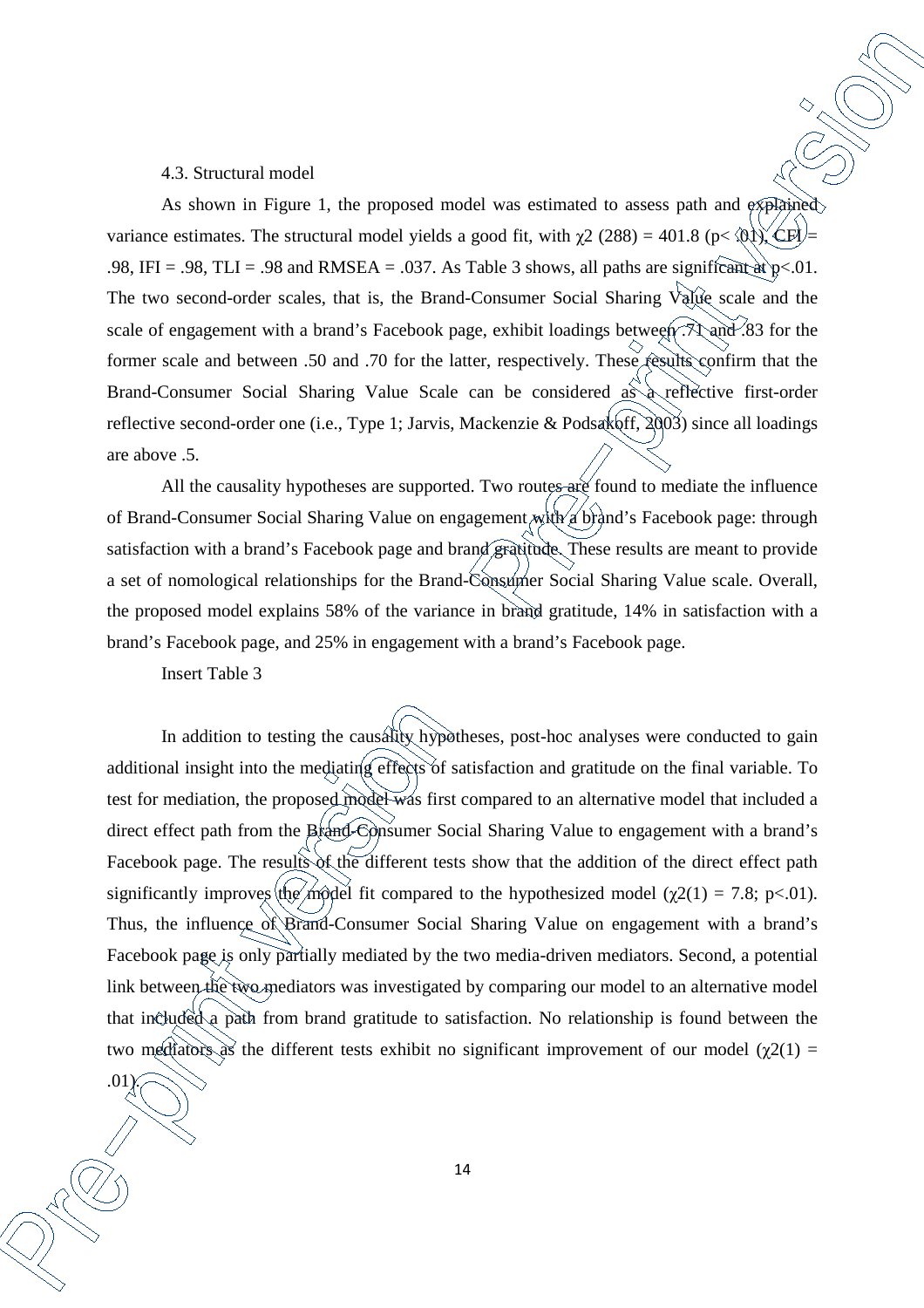Finally, standardized direct, indirect, and total effects approximated from the biascorrected bootstrapping method were employed to assess the influence of each mediating route. As the estimation of interactions between latent variables remains controversial (Hayes,  $2017$ ), the use of bootstrap confidence interval is recommended for inference about the product of regression coefficients, which is required for testing indirect effects. The results show that the gratitude-based route accounts for 78% of the total effects, whereas the satisfaction-based route explains only 22% of the total effects.

#### **5. Discussion and conclusions**

### 5.1. Theoretical implications

The parasocial interactions associated with brand relationships have been underexplored in the marketing literature (e.g., Labrecque, 2014). This research provides substantial insights in the field by examining how the particular form of social sharing that occurs between a consumer and a brand in the context of brand-hosted social media specifically contributes to engagement with this media. More generally, this research sheds new light on the drivers of brand-hosted social media engagement by assessing the role of brand-consumer social sharing and ascertaining its nature in terms of media gratifications. Specifically, marketing research on social media could benefit from using the Brand-Consumer Social Sharing Value scale to fully assess the brand's relational outcomes due to its presence on social media.

 Our discussion is organized around two theoretical contributions: first, the validation of the Brand-Consumer Social Sharing Value construct and, second, the identification of two routes that mediate the construct's influence on media engagement.

# *The validation of Brand-Consumer Social Sharing Value*

A major contribution of this study is the introduction of a reflective second-order construct of Brand-Consumer Social Sharing Value, which measures the gratifications derived from brand-consumer social sharing in the context of a brand's Facebook page, a prototypical type of brand social media. Drawing on the conceptual framework from Knobloch & Solomon (2002, 2003) in the field of close relationships, the current research conceptualizes Brand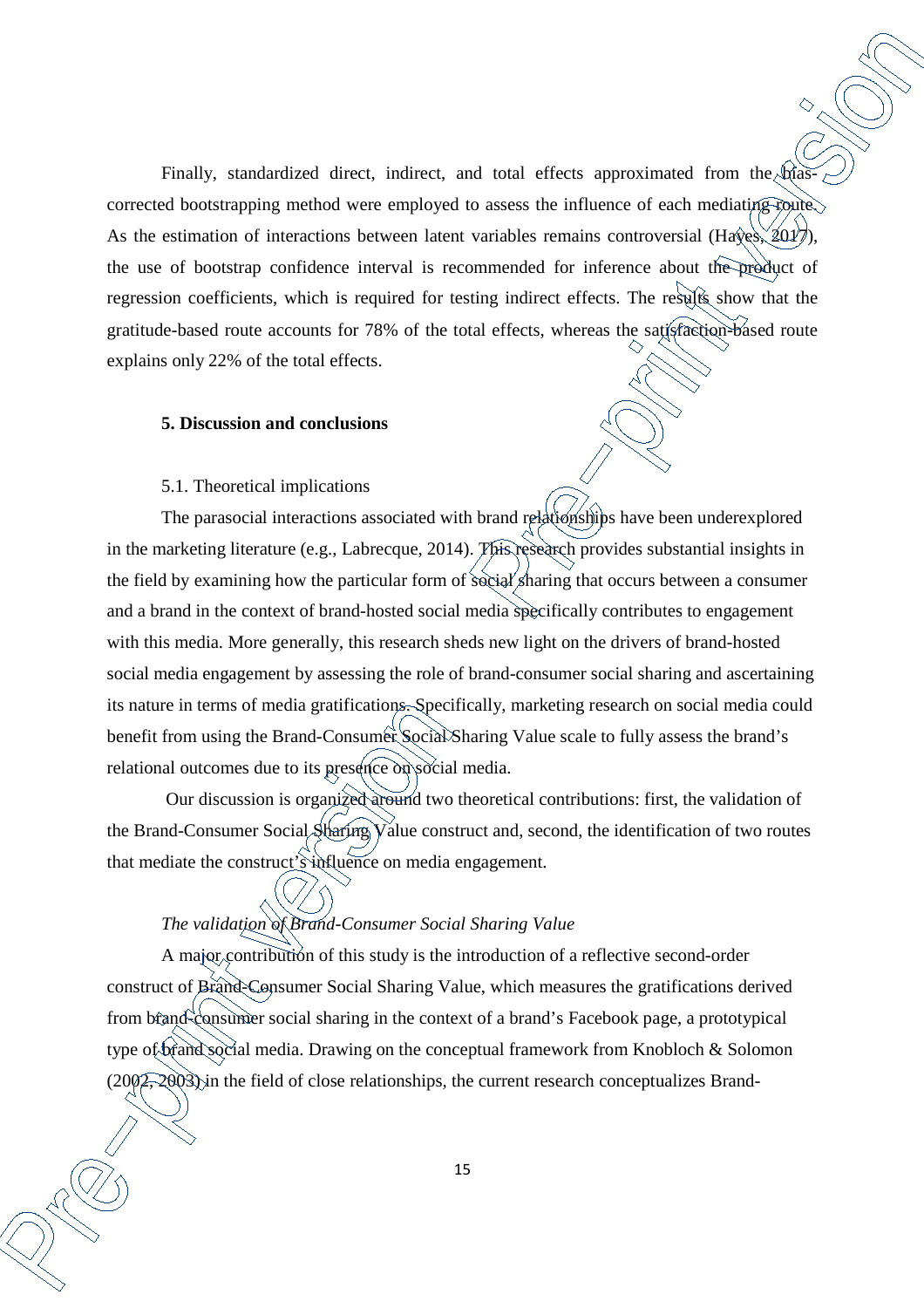Consumer Social Sharing Value as the sum of four gratification dimensions, namely, brand  $\sim$ intimacy, brand individual recognition, brand influence, and brand community belonging.

Such a conceptualization, in which brands are formally given the social status  $\hat{\alpha}$  partners in their conversational exchanges with customers, moves toward the understanding of parasocial interactions and provides a notable contribution to the literature on media gratifications. Compared to more traditional media, such as physical outlets, direct marketing or even classical Websites, brand-hosted social media not only permit two-way conversations between a brand and its customers (Labrecque, 2014) but also facilitate interactions between customers allowing both lurkers and active users to get a better understanding of brand relational practices. Therefore, the Brand-Consumer Social Sharing Value construct reflects a set of social gratifications that are in large part specific to the investigated media.

To illustrate this phenomenon, this study highlights the importance that consumers attach to experiencing a sense of intimacy with their brands, which can potentially develop through the brand-consumer interactions that occur on brand-hosted virtual media. Ingrained in close relationship theory, this view meets former definitions of brand relationship quality (e.g., Fournier, 1998), but it has not been explicitly assessed in the context of brand social media.

Furthermore, consistent with other studies that show the positive impact of virtual interactivity on consumer responses to exposure to brands (e.g., van Noort & Willemsen, 2012; Yang, Kang & Johnson, 2010), our findings establish that consumers may derive significant gratifications from a brand-consumer conversation process, which involves the participation of each partner. The brand is expected to effectively recognize the consumer in his/her capacity as a brand's customer, and the consumer, in turn, seeks to influence the brand. This result is consistent with previous research in the field of relationship marketing quality (e.g., Fournier, 1998; Lindberg-Repo & Grönross,  $2004$ ), which shows that the mutual participation of partners underlies the creation of relational interdependence, which, in turn, reinforces brand relationships. However, it should be noted that brand influence exhibits a slightly lesser contribution to the Brand-Consumer Social Sharing Value scale compared to the other three dimensions. This result could depend on the brand types selected by respondents in our study. As much as these brands are not associated with high technology products, the lead user's phenomenon may be less significant in such contexts, thus deflating the overall impact of the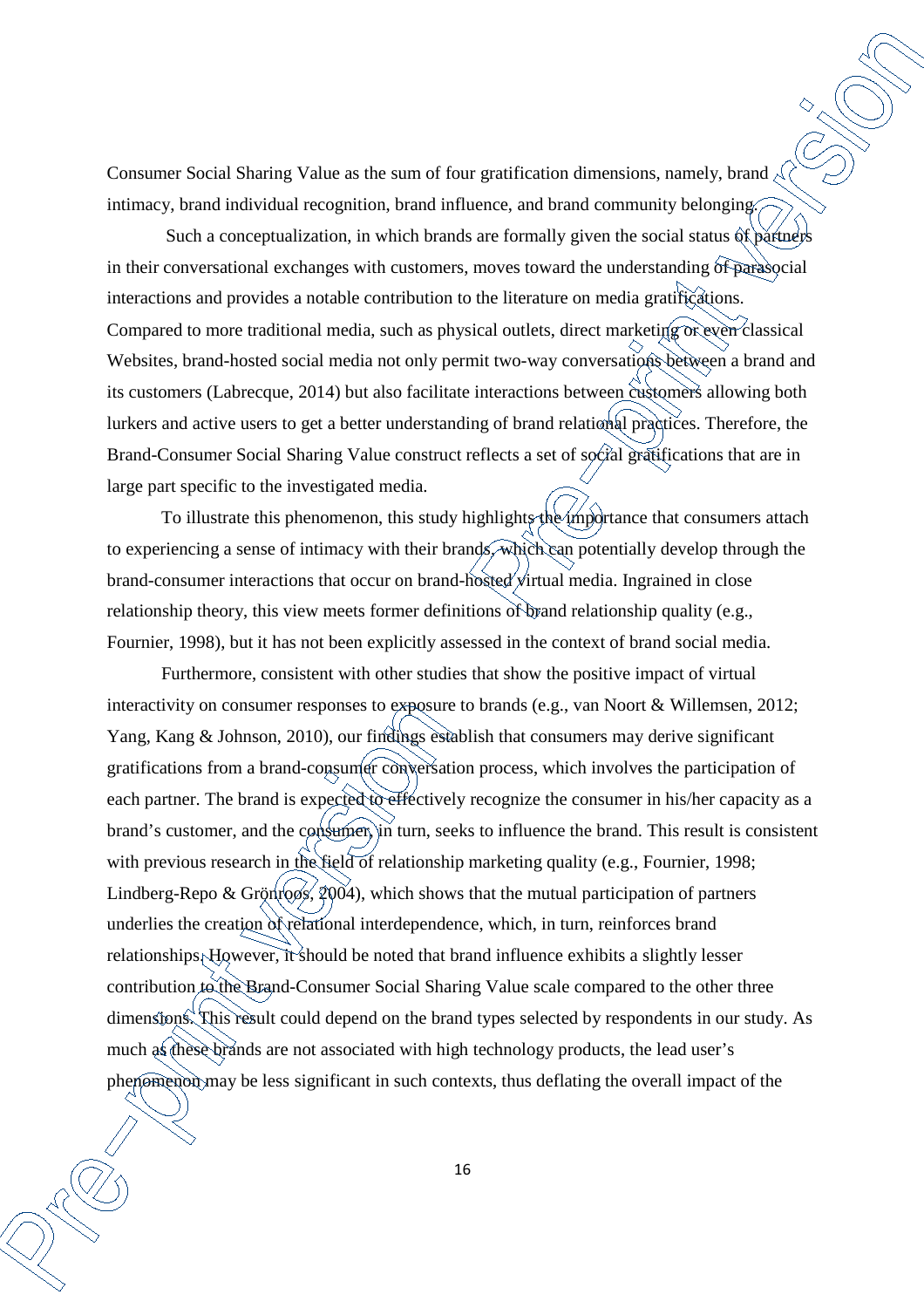brand influence dimension. As outlined by Baldus et al. (2015), brand communities are no longer depending on lead users, who are mainly motivated by accessing new products.

Finally, the value of belonging to a brand community is found to be, both conceptually and empirically, closely related to media gratifications, which formally require psychological proximity and interdependence with the brand. Therefore, the mutual gratifications that are allowed by brand-consumers' conversational exchanges constitute the relational ground underpinning collective practices within brand-hosted communities. This conjecture could be useful to provide a more accurate examination of consumer-driven collective value creation within brand communities, which may go beyond the value created or anticipated by a firm (e.g., Schau et al., 2009; Thompson, Kim & Smith, 2016).

## *The identification of media-driven mediating routes*

Another major contribution of this research is to demonstrate that Brand-Consumer Social Sharing Value influences the engagement toward a brand-hosted social media through at least two distinct routes. Each route relies on a particular media-driven mediator, that is, satisfaction and brand gratitude, respectively. Media engagement is approached through a behavioral lens in this study, and the risk that both mediating variables may conceptually and empirically overlap with the dependent variable is considerably reduced, which adds value to this research (see Schivinski et al., 2016).

The role of media gratifications as drivers of user satisfaction has been consistently supported by the literature on social media; however, our study shows that Brand-Consumer Social Sharing Value, with its unique agency, can be defined as the capacity to generate satisfaction with this type of media. In contrast, regardless of the media type, only a few studies have considered the gratitude potential of media gratifications (see, for instance, Simon  $\&$ Andrews, 2015), thus providing value to the present research.

Most notably, our findings offer clear evidence of the higher contribution of the gratitude route compared to the satisfaction-based route, with Brand-Consumer Social Sharing Value simultaneously explaining a major part of the variance in brand gratitude. On the contrary, Brand-Consumer Social Sharing Value explains less than 20% of media satisfaction. The observed gap between the relative contributions of each route is likely to take into account the relational  $\lambda$  as opposed to the instrumental - nature of the investigated media gratifications.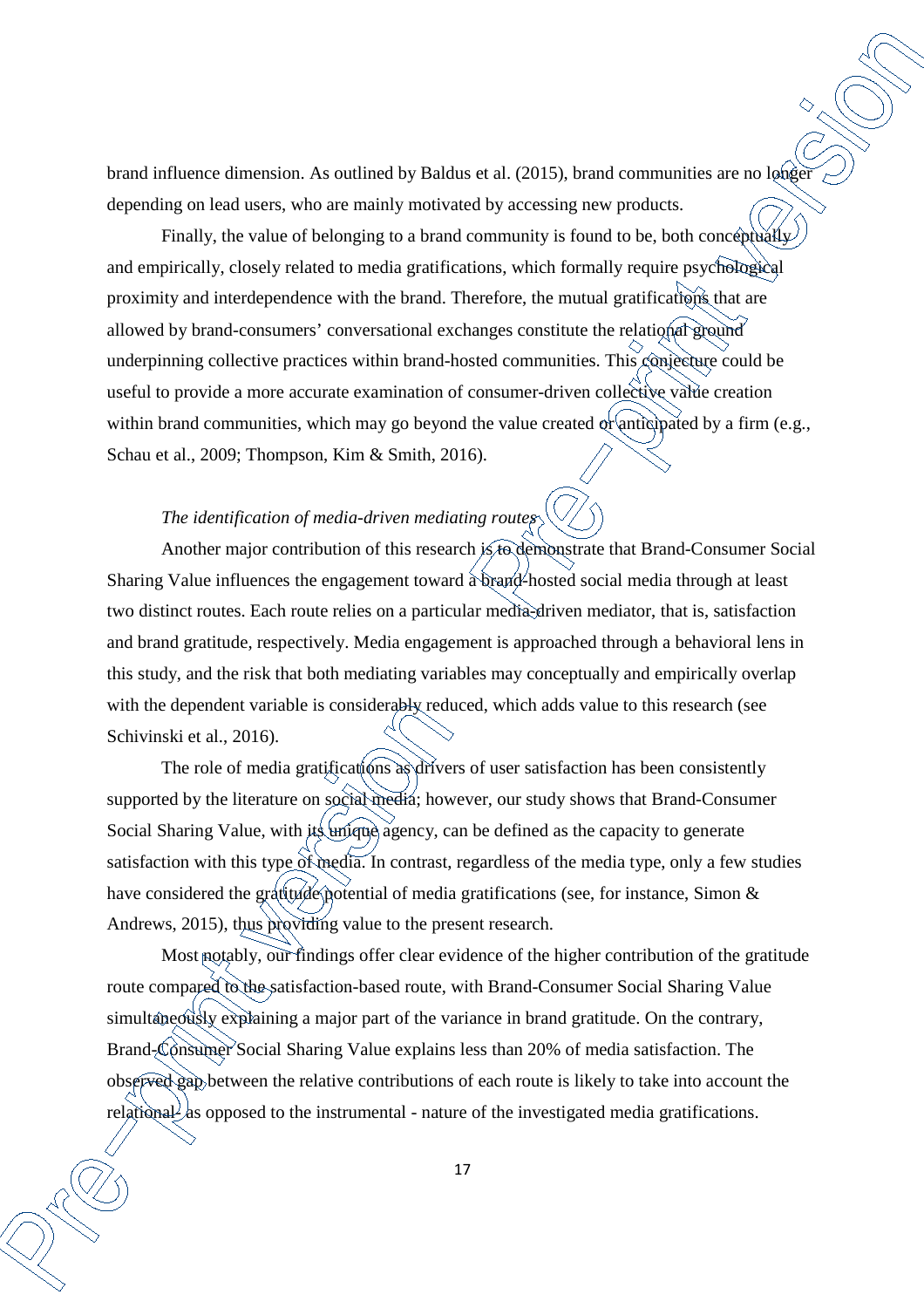Presumably, other social media-driven benefits, such as informational gratifications or even  $\triangle$ monetary savings, which are fundamentally functional by nature, may give rise to a different pattern of contributions. In light of this phenomenon, marketing research on social media would take advantage of the introduction of both routes in media engagement models.

Overall, our findings demonstrate that the engagement with a brand social media – including reading the brand's posts, engaging conversation with the community's members, and actively supporting the brand – is part of the reciprocal responses of grateful consumers. Brandconsumer social interactions, as reflected by the corresponding media gratifications, generate gratitude in consumers which, in turn, is expected to trigger gratitude-driven reciprocal behaviors. Gratitude reciprocity can be extended to a large set of actions, which are favorable to the object towards which gratitude is expressed (e.g., Palmatier et al., 2009). Thus, grateful individuals do not only repay the benefactor in a quid pro quo fashion but also engage in actions that are more likely to promote the well-being of their benefactor (Fredrickson, 2004; Simon et al., 2015). Extending these findings to other potential forms of reciprocal consumer behaviors, this study suggests that, beyond improving media engagement, gratitude mechanisms may be the causal links liking a brand's Facebook page and purchasing intentions (Beukeboom, et al., 2015).

## 5.2. Managerial implications

In addition to advancing research through theoretical contributions, this work offers essential insights for practitioners. First, practitioners would benefit from understanding the types of gratifications that are derived by consumers from interacting with their brand on a brandhosted media channel, such as a brand's Facebook page, or from simply scrolling through this page. Therefore, companies should strive to reinforce each of the four identified types of gratifications to enhance consumer engagement toward their Facebook page.

For instance, to reinforce brand intimacy, companies should post brand information several times a week and answer quickly to consumers' posts, thus emulating the conversations that occurs in close relationships. In addition, brands that issue frequent updates have been shown to have a higher number of followers (Ashley & Tuten, 2015). Brand individual recognition may be emphasized by quoting the consumer name in the answer, in every possible way. Further, in the case of comments posted on the brand page that could be damaging the brand's reputation, customers should be invited to continue the conversation in a private channel and offered goodies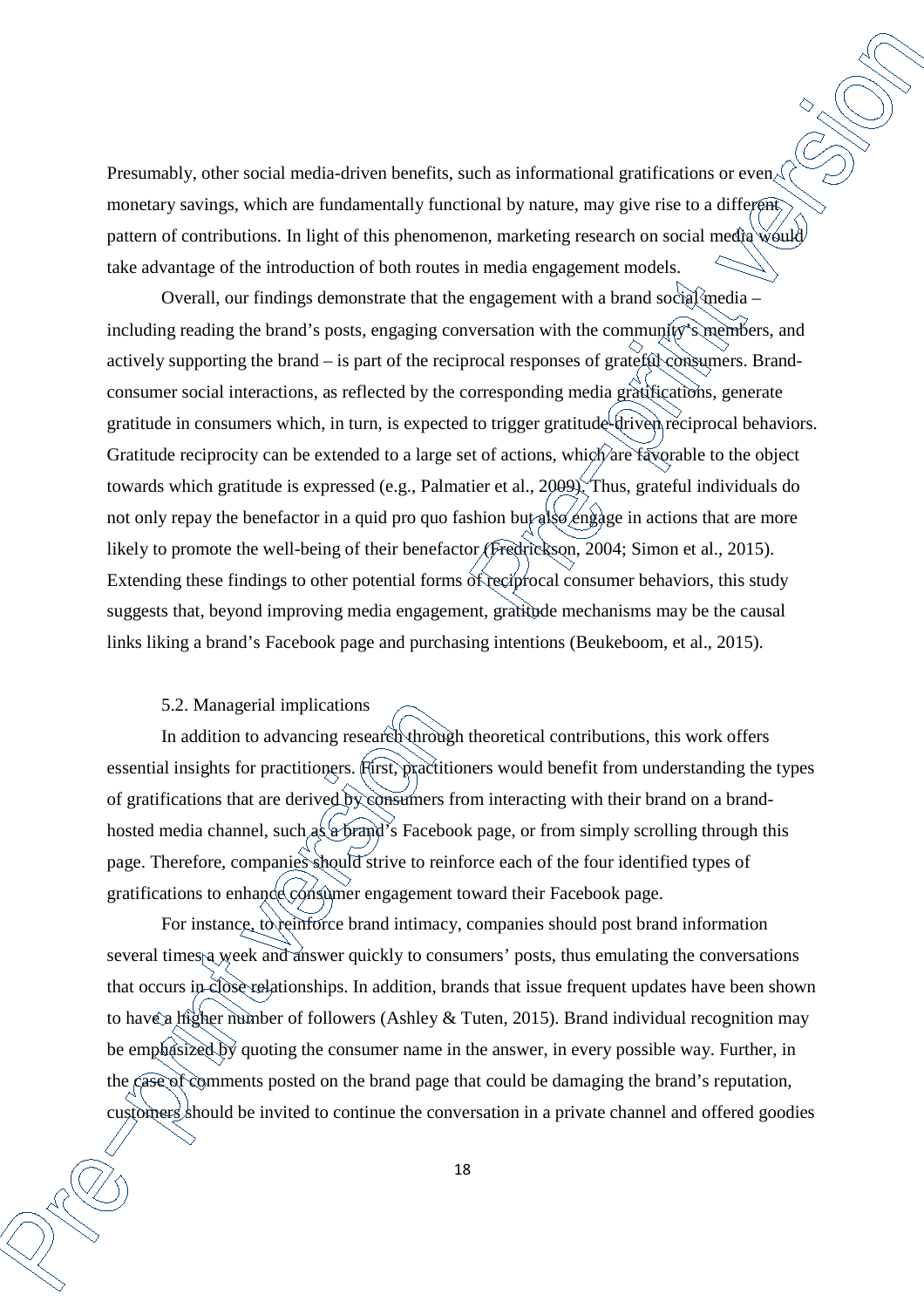or other small favors in return. Brand influence can be reinforced by thanking consumers for their comments and the improvement that such comments can bring to the brand's offerings, and also by explicitly linking certain brand novelties to consumers' posts that have previously been shared on the brand's Facebook page. The sense of belonging to a brand community is also strengthened every time a consumer observes its brand demonstrating respect to and psychological proximity with its customers in their mutual interactions.

Second, this study provides brands and retailers with strategies to leverage consumer gratitude from brand-hosted social media. Grateful customers are more likely to generate favorable responses, which are linked to higher purchasing intention (e.g., Palmatier et al., 2009). Since the conversational process between a brand and its consumers on a brand-hosted social media, such as a brand's Facebook page, is a good driver of brand gratitude, companies should include the management of virtual conversations in their programs designed to generate high levels of gratitude. Along these lines, sellers should provide customers with opportunities to reciprocate soon after they have shown signs of high levels of media engagement since customers who are strongly engaged with a brand social media have a higher chance of being grateful customers. For instance, companies could propose buying incentives to these consumers to take advantage of their presumably high levels of gratitude. However, it does not seem appropriate to include such consumers as targets of programmatic advertising. In such a case, companies would be at risk of being associated with greed or commercial manipulation, which, in turn, would damage the ongoing process of gratitude creation on the brand's social media (Palmatier et al., 2009).

Finally, consumers are more likely to be grateful to brand social media if they feel that their brand exerts an effort on their behalf by hosting such media channels (e.g., Tsang, 2006). In addition to provide an attractive brand-hosted media (see for instance de Vries, Gensler & Leeflang, 2012), companies should introduce narratives on how the brand attempts to meet the expectations of its community members since the ethical values that are transmitted and enacted as stories are more effectively internalized within a community (Statler & Oliver, 2016).

# 5.3. Limitations

 $\curvearrowright$ 

This study has a number of limitations, which suggest opportunities for further research. This research uses a convenience sample, which is adequate in size to provide internal validity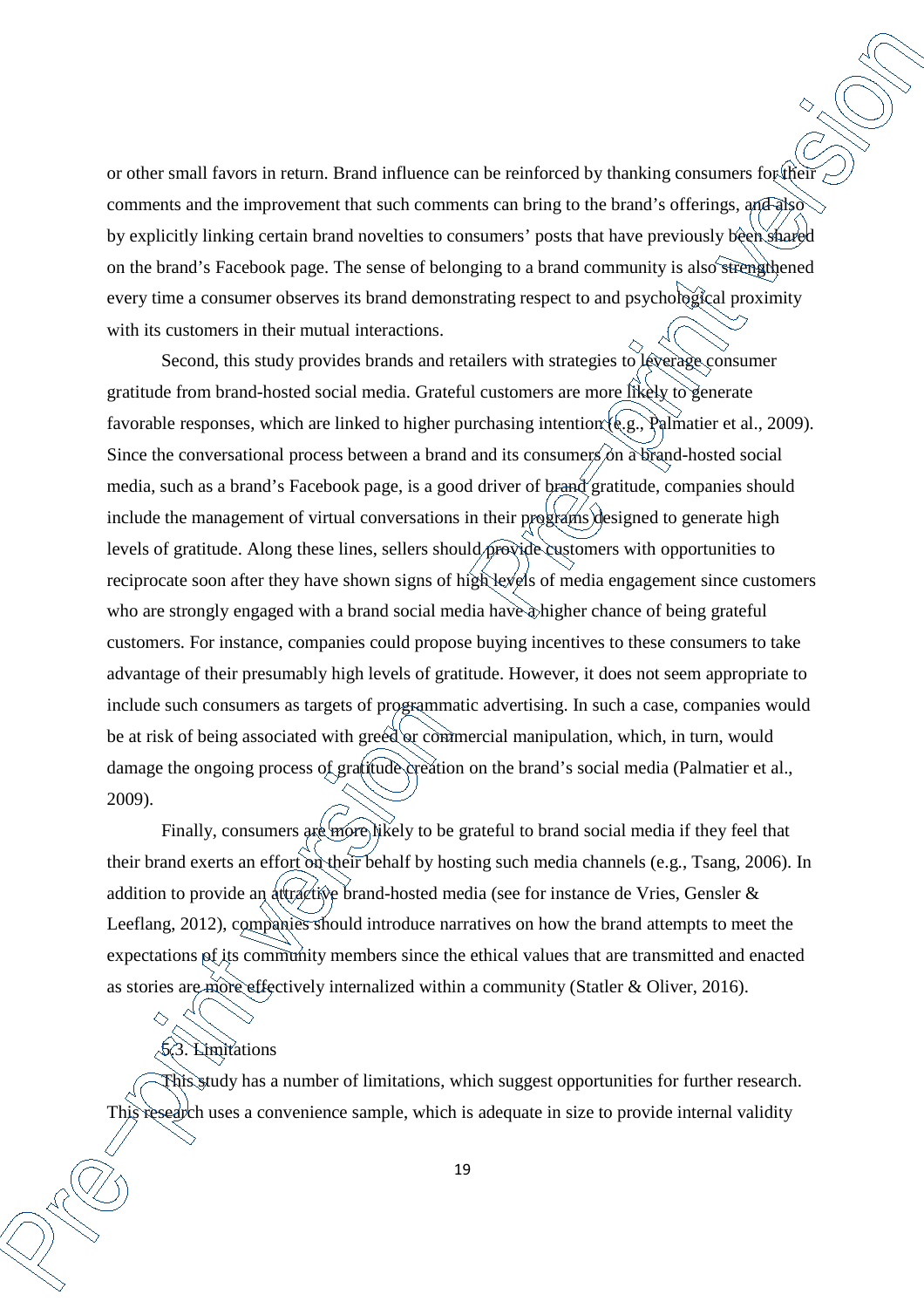for its findings, but limits their generalizability beyond the present study. In addition, this research focuses on a specific context, brands' Facebook pages, to establish the relevance of the theoretical integration of close relationship theory and media gratifications, as well as the nomological properties of the Brand-Consumer Social Sharing Value construct. Thus, even if brands' Facebook pages have become a prominent communication channel for companies, it seems necessary to evaluate the generalizability of our relational framework across other brandhosted social media, such as Twitter, Instagram or Pinterest.

In addition, a high amount of perceived effort on a brand's part has been shown to increase the gratitude associated with a brand relationship investment (e.g., Palmatier et al., 2009). Therefore, it would be interesting to examine whether the brand's perceived effort in hosting a given social media – see, for instance, the operationalization from Porter & Donthu (2008) in the context of brand virtual communities – can intensify the link between Brand-Consumer Social Sharing Value and brand gratitude.

Finally, it is important to note that gratitude and satisfaction as media-driven variables only partly mediate the influence of Brand-Consumer Social Sharing Value on media engagement. Therefore, future studies should explore the other possible mediators that are also dependent upon media experience. In particular, because brand trust has been identified as a major variable to intervene in the process of brand commitment (Palmatier et al., 2006; Kelleher, 2009; Porter & Donthu, 2008), possible media drivers of brand trust, such as brand information credibility (Tsai & Men, 2013), could constitute interesting potential candidates.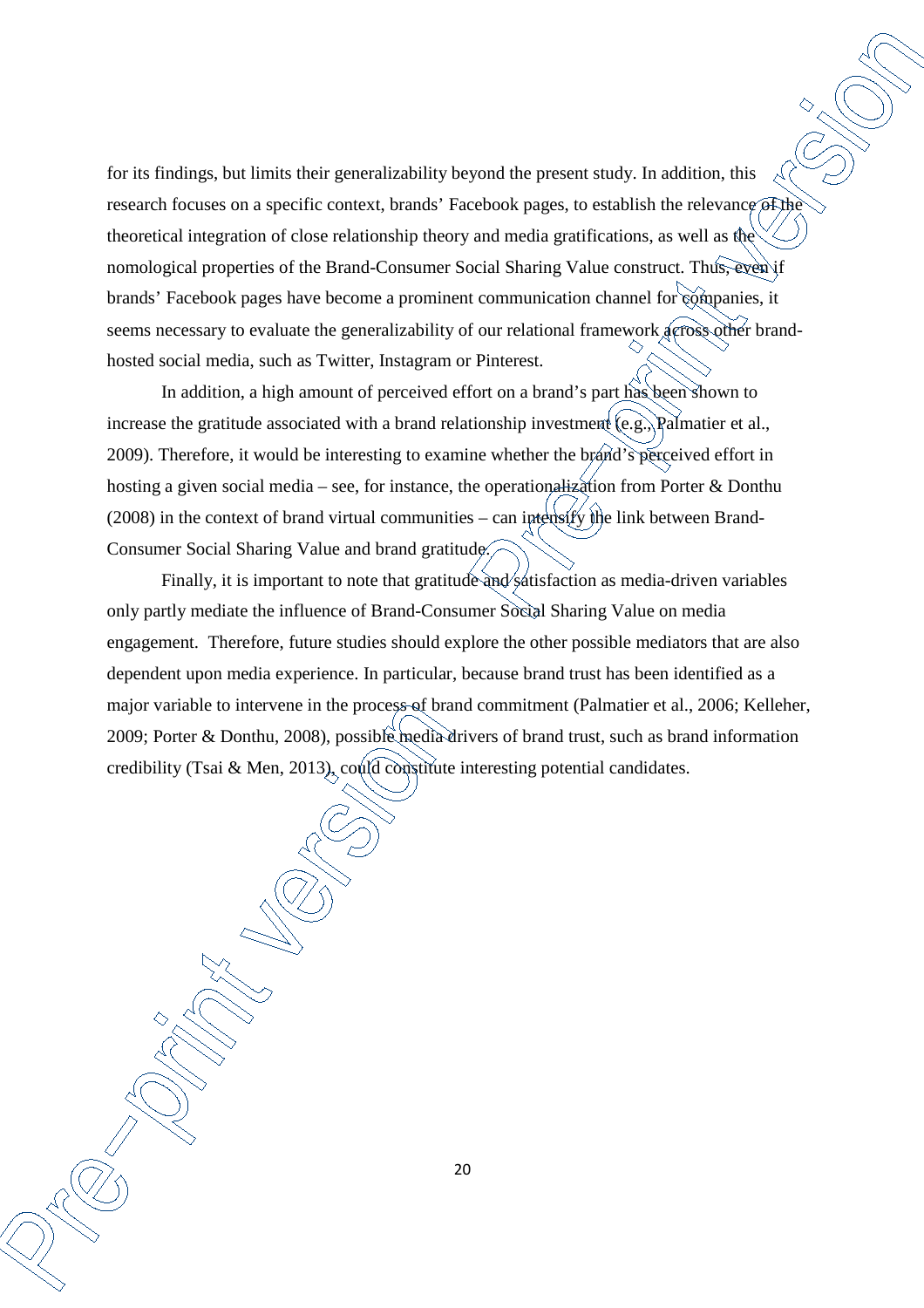#### **References**

- Abdul-Ghani, E., Hyde, K.F., & Marshall, R. (2011). Emic and etic interpretations of engagement with a consumer-to-consumer online auction site. Journal of Business Research,  $64$ ,  $1060$ 1066.
- Afifi, W. A., & Burgoon, J. K. (1998). "We never talk about that": A comparison of cross-sex friendships and dating relationships on uncertainty and topic avoidance. Personal Relationships, 5, 255-272.
- Altman, I., & Taylor, D. (1973). Social penetration: The development of interpersonal relationships. New York: Holt, Rinehart, & Winston.
- Ashley, Christy and Tracy L. Tuten (2015), "Creative Strategies in Social Media Marketing: An Exploratory Study of Branded Social Content and Consumer Engagement," Psychology & Marketing, 32(1), 15-27
- Bagozzi, Richard P. (1995), "Reflections on Relationship Marketing in Consumer Markets," Journal of the Academy of Marketing Science, 23 (Fall), 272–77.
- Baldus, B.J., Voorhees, C. and Calantone, R. (2015). Online brand community engagement: Scale development and validation. Journal of Business Research, 68, 978–985
- Berscheid, E., Snyder, M., & Omoto, A. M. (1989). The Relationship Closeness Inventory: Assessing the closeness of interpersonal relationships, Journal of Personality and Social Psychology, 57(5), 792-807.
- Beukeboom, C. J., Kerkhof, P. & de Vries, M. (2015). Does a virtual like cause actual liking? How following a brand's Facebook updates enhances brand evaluations and purchase intention. Journal of Interactive Marketing, 32, 26-36
- Brady, M. K., Knight, G. A., Cronin, J. J., Tomas, G., Hult, M., & Keillor, B. D. (2005). Removing the contextual lens: A multinational, multi-setting comparison of service evaluation models. Journal Of Retailing, 81(3), 215-230.
- Breitsohl, Jan; Kunz, Werner; Dowell, David (2015): Does the host match the content? A taxonomical update on online consumption communities, 31, 9-10, 1040-1064
- Brodie, R.J., Ilic, A., Juric, B., & Hollebeek, L. (2013). Consumer engagement in a virtual brand community: An exploratory analysis. Journal of Business Research, 66, 105-114.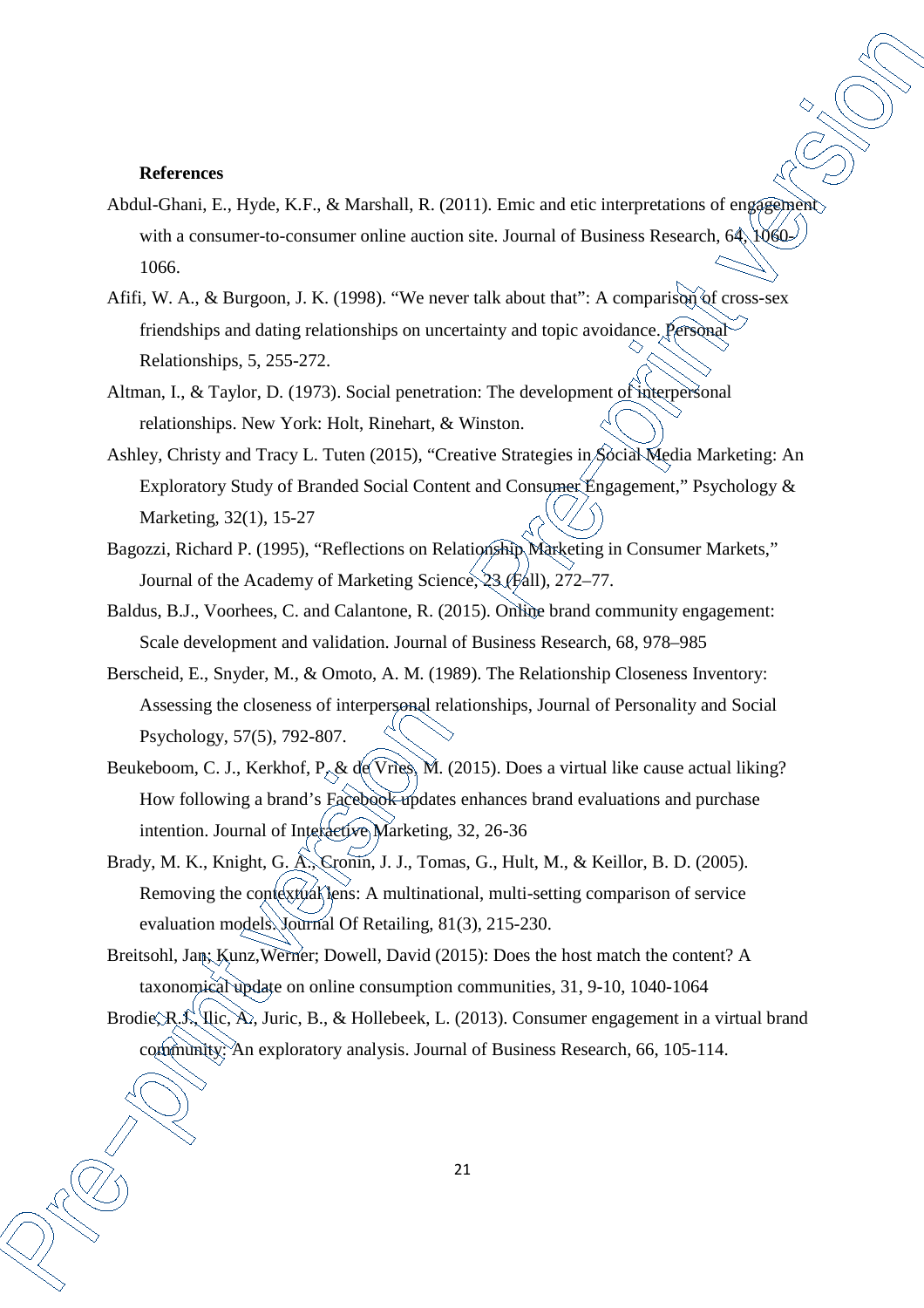- Calder, B.J., Malthouse, E.C., & Schaedel, U. (2009). An Experimental Study of the Relationship between Online Engagement and Advertising Effectiveness. Journal of Interactive Marketing, 23, 321-331
- Chin, W. W., Thatcher, J. B., & Wright, R. T. (2012). ASSESSING COMMON METHOD BIAS: PROBLEMS WITH THE ULMC TECHNIQUE. MIS Quarterly, 36(3), 1003-A11.
- Chiu, CM. & Huang, HY.(2015), Examining the antecedents of user gratification and its effects on individuals' social network services usage: the moderating role of habit, European Journal of Information Systems, 24, 4, 411–430
- Choi, J., H. J. Lee, and Y. C. Kim: 2011, 'The influence of social presence on customer intention to reuse online recommender systems: the roles of personalization and product type'. International Journal of Electronic Commerce 16(1), 129–154.
- Cordova, J. V., & Scott, R. (2001). Intimacy: A behavioral interpretation. The Behavior Analyst, 24, 75-86.
- Dahlén, M., Rosengren, S. & Torn, F. (2008) Advertising creativity matters. Journal of Advertising Research, 48(3), 392-403.
- de Vries, Lisette, Sonja Gensler, and Peter S.H. Leeflang (2012), "Popularity of Brand Posts on Brand Fan Pages: An Investigation of the Effects of Social Media Marketing," Journal of Interactive Marketing, 26, 2, 83–91
- De Wulf, K., Oderkerken-Schroder, G., & Iacobucci, D. (2001). Investment in consumer relationships: A cross-country and cross-industry exploration. Journal of Marketing, 65, 33– 50.
- Dholakia, U. M., Bagozzi, R. P., & Pearo, L. K. (2004). A social influence model of consumer participation in network- and small-group-based virtual communities. International Journal Of Research In Marketing, 21(3), 241-263
- Emmons, Robert A. (2004), "The Psychology of Gratitude: An Introduction," in The Psychology of Gratitude, Robert A. Emmons and Michael E. McCullough, eds. New York: Oxford University Press, 3–16.
- Fournier, S. (1998). Consumers and their brands: Developing relationship theory on consumer research. Journal of Consumer Research, 24, 343–373.
- Fournier, Susan, & Alvarez, Claudio (2012). Brands as Relationship Partners: Warmth, Competence, and In-Between. Journal of Consumer Psychology, 22(2), 177–185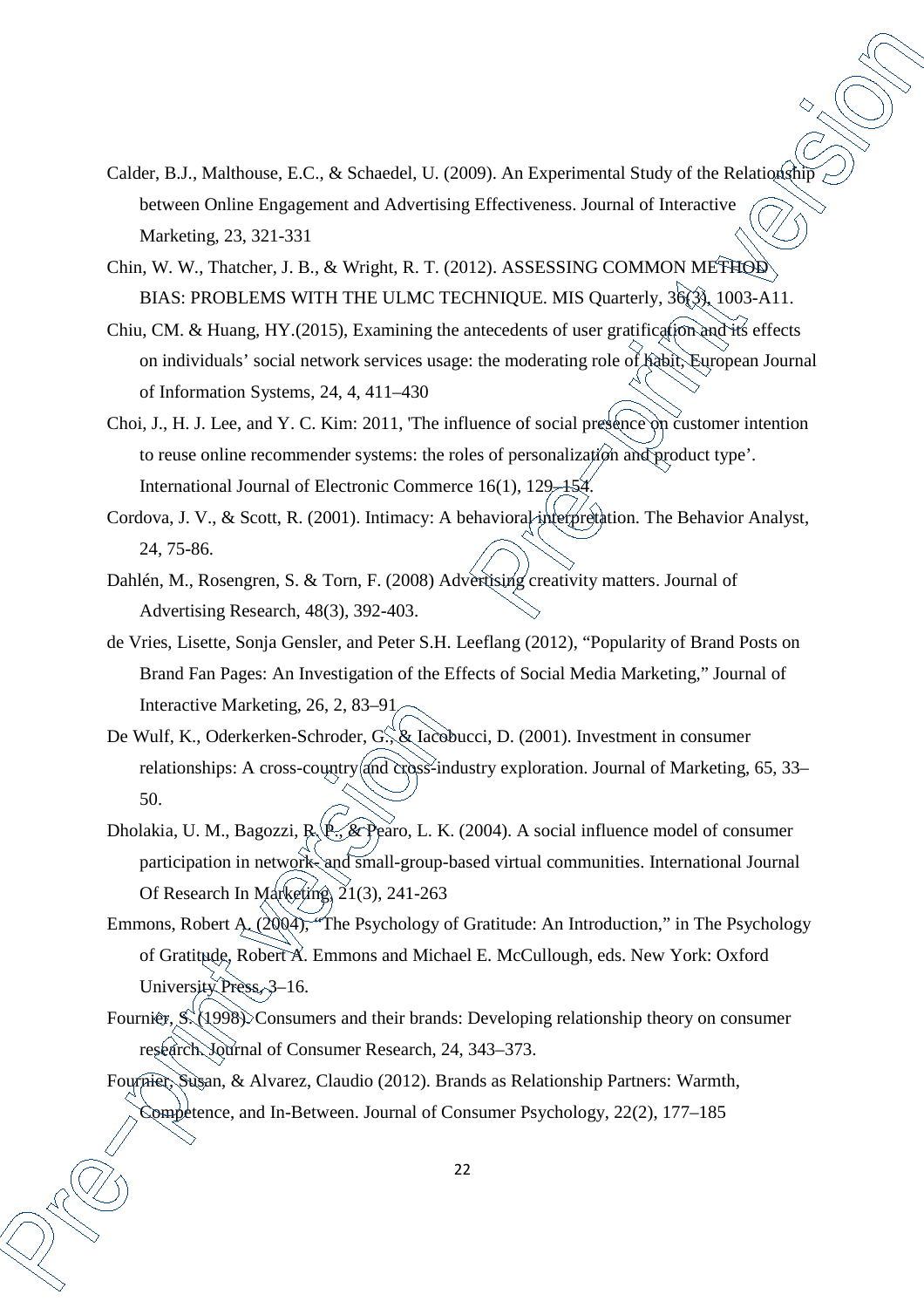- Fournier, S., & Avery, J. (2011). Putting the 'relationship' back into CRM. Sloan Management Review, 52(3), 63–72.
- Fredrickson, B. L. (2004). Gratitude, like other positive emotions, broadens and builds. In Emmons & M. E. McCullough (Eds.), The psychology of gratitude (pp.  $145\pm166$ ). New York: Oxford University Press.
- Füller, J. G., Jawecki, G., & Mühlbacher, H. (2007). Innovation creation by online basketball communities. Journal of Business Research, 60, 60–71.
- Garbarino, E. and Johnson, M. (1999). The different roles of satisfaction, trust and commitment in customer relationships, Journal of Marketing, Vol. 63, No.  $2\zeta$
- Gensler, S., Völckner, F., Liu-Thompkins, Y. & Wiertz, C. (2013). Managing brands in the social media environment. Journal of Interactive Marketing, 27(4), pp. 242–256
- Guerrero, L.K., Andersen, P.A. (1991). The waxing and wanthg of relational intimacy: touch as a function of relational stage, gender and touch avoidance. Journal of Social and Personal Relationships, 8, 147-165.
- Hayes, A., Montoya, A. & Rockwood, N. (2017), The analysis of mechanisms and their contingencies: PROCESS versus structural equation modeling, Australasian Marketing Journal, 25, 1, 76-81
- Hartmann, B.J., Wiertz, C., & Arnould, E.J. (2015). Exploring consumptive moments of value creating practice in online community. Psychology and Marketing 32(3), 319-40.
- Hausman, A.V. and Siekpe, J.S. (2009). The effect of web interface features on consumer online purchase intentions. Journal of Business Research, 62, 5-13.
- Heehyoung, J., Olfman, L., Islang, K., Joon, K., & Kyungtae, K. (2008). The Influence of On-Line Brand Community Characteristics on Community Commitment and Brand Loyalty. International Journal Of Electronic Commerce, 12(3), 57-80.
- Hennig-Thurau, T., Gwinner, K. P., and Gremler, D. D. (2002), 'Understanding relationship marketing outcomes: an integration of relational benefits and relationship quality, Journal of Service Research, 4(3): 230−247.
- Hennig-Thurau, T., Gwinner, K.P., Walsh, G., & Gremler, D.D. (2004). Electronic word-ofmouth via consumer–opinion platforms: What motivates consumers to articulate themselves on the internet? Journal of Interactive Marketing, 18(1), 38.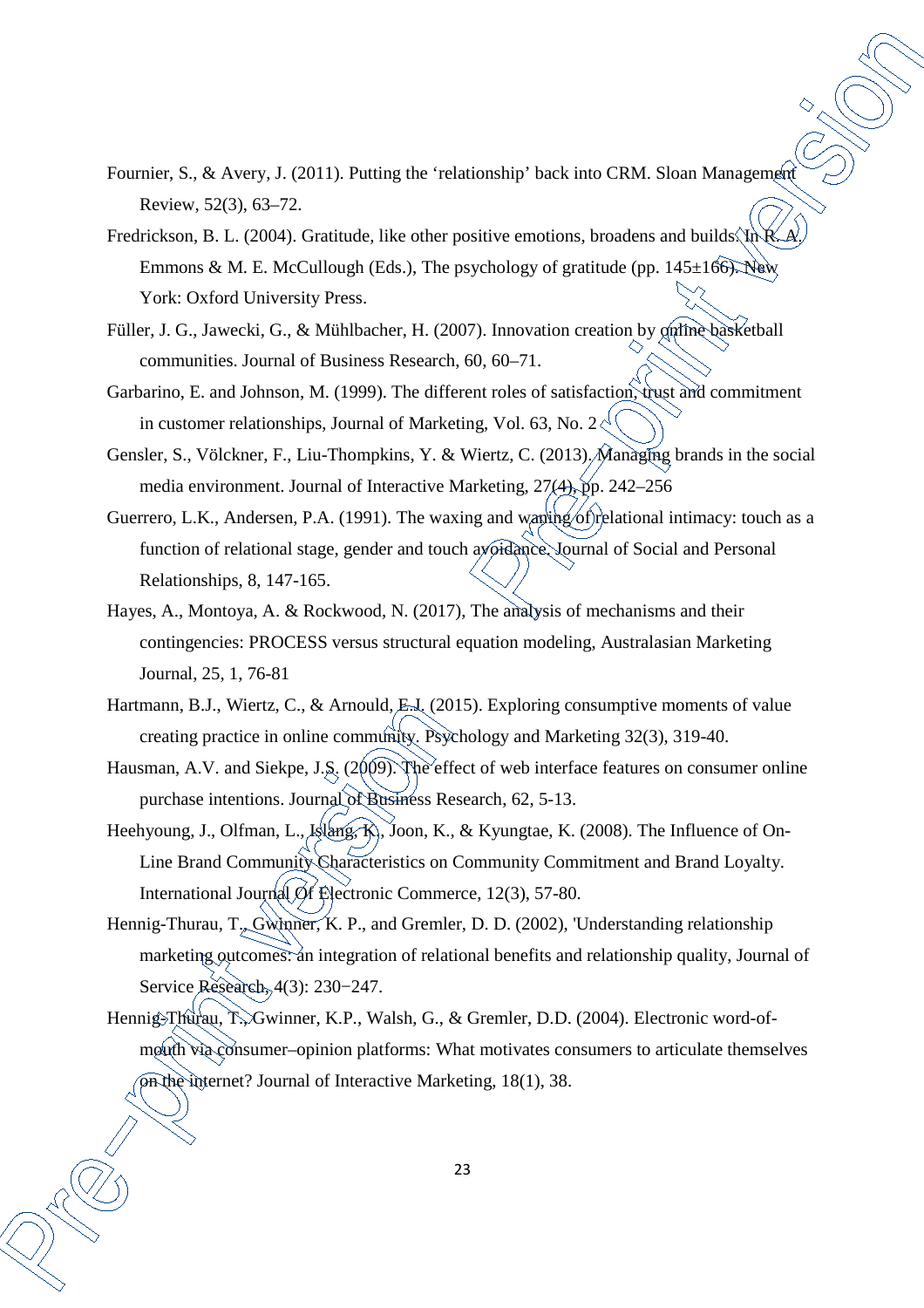- Hollebeek, L.D., Glynn, M.S., & Brodie, R.J. (2014). Consumer Brand Engagement in Social Media: Conceptualization, Scale Development and Validation. Journal of Interactive Marketing, 28, 149-165.
- Hollebeek, L. D., Conduit, J., & Brodie, R. J. (2016). Strategic drivers, anticipated and unanticipated outcomes of customer engagement. Journal of Marketing Management, 32(5– 6), 393–398.
- Hu, T., Kettinger, W.J. and Poston, R.S. 2015. "The Effect of Online Social Value on Satisfaction and Continued Use of Social Media," European Journal of Information Systems (24:4), pp. 391-410.
- Huang, Min-Hsin (2015), "The Influence of Relationship Marketing Investments on Customer Gratitude in Retailing," Journal of Business Research, 68(6), 6,1318–1323.
- Hudson, S., Huang, L., Roth. M. S., & Madden, T. J. (2016). The influence of social media interactions on consumer–brand relationships: A three-country study of of brand perceptions and marketing behaviors, International Journal of Research in Marketing,
- Jarvis, C.B., Mackenzie, S.B. and Podsakoff, P.M. (2003), "A critical review of construct indicators and measurement model misspecification in marketing and consumer research", Journal of Consumer Research, Vol. 30 No. 1, pp. 199-218.
- Jiang, L., Bazarova, N. N., & Hancock, J.-T. (2013). From perception to behavior: Disclosure reciprocity in computer-mediated and face-to-face interactions. Communication Research, 40 , 125-143.
- Kelleher, T. (2009). Conversational Voice, Communicated Commitment, and Public Relations Outcomes in Interactive Online Communication, Journal of communication, 59, 172– 188
- Kelley, H. H. & Thibaut,  $J(W)(1978)$ . Interpersonal relations: A theory of interdependence. New York: Wiley
- Knobloch, L. K., & Carpenter-Theune, K. E. (2004). Topic avoidance in developing romantic relationships: Associations with intimacy and relational uncertainty. Communication Research, 31, 173-205.
- Knobloch,  $\mathcal{L}\setminus K$ ., & Solomon, D. H. (2002). Information seeking beyond initial interaction: Negotiating relational uncertainty within close relationships. Human Communication Research, 28, 243-257.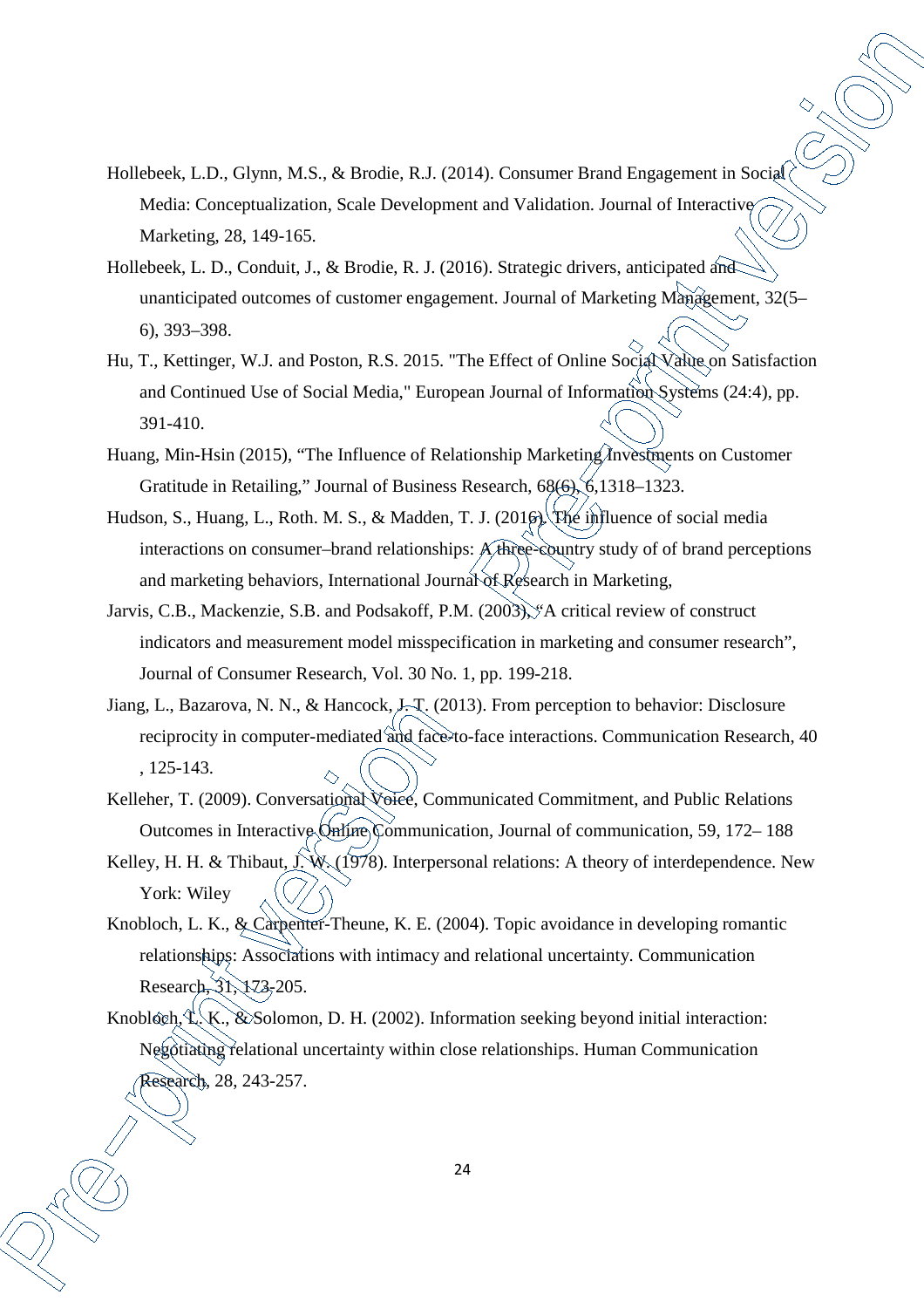- Knobloch, L. K., & Solomon, D. H. (2003), Manifestations of relationship conceptualizations in conversation. Human Communication Research, 29,4, 482–515.
- Knobloch, L. K., Satterlee, K. L., & DiDomenico, S. M. (2010). Relational uncertainty predicting appraisals of face threat in courtship: Integrating uncertainty reduction theory and politeness theory. Communication Research, 37, 303-334.
- Koch O, Benlian A. (2015) Promotional Tactics for Online Viral Marketing Campaigns: How Scarcity and Personalization Affect Seed Stage Referrals. Journal Of Interactive Marketing, 32, 37-52.
- Labrecque, L. (2014), Fostering Consumer-Brand Relationships in Social Media Environments: The Role of Parasocial Interaction, Journal of Interactive Marketing, 28, 2, 134–148
- Lee, Y. and Kwon, O. (2011), "Intimacy, familiarity and continuance intention: an extended expectation– confirmation model in web-based services<sup>{{</sup>\{\mathemationic Commerce Research and Applications, Vol. 10 No. 3, pp. 342-435.
- Lin, H. (2008). Determinants of successful virtual communities: Contributions from system characteristics and social factors. Information & Management, 45(8), 522-527.
- Lin, H., Fan, W., & Chau, P. (2014). Determinants of users' continuance of social networking sites: A self-regulation perspective. Information & Management 51(5): 595-603 Lipsman, Mudd, Rich & Bruich, 2012
- Lindberg-Repo, K., & Grönroos, C. (2004). Conceptualising communications strategy from a relational perspective. Industrial Marketing Management, 33(3), 229-239.
- Lindell, M. K., & Whitney, D. J. (2001). Accounting for common method variance in crosssectional research designs. Journal of Applied Psychology, 86, 114–121.
- Marbach, J., Lages, C. R., & Nunan, D. (2016). Who are you and what do you value? Investigating the role of personality traits and customer-perceived value in online customer engagement. Journal of Marketing Management, 1-24.
- Mathwick, Charla., Naresh Malhotra and Edward Rigdon. 2001. "Experiential Value: Conceptualization, Measurement and Application in the Catalog and Internet Shopping Environment. Journal of Retailing 77: 39-56.

McQuail, Denis (1983), Mass Communication Theory, an Introduction. London: Sage Publications.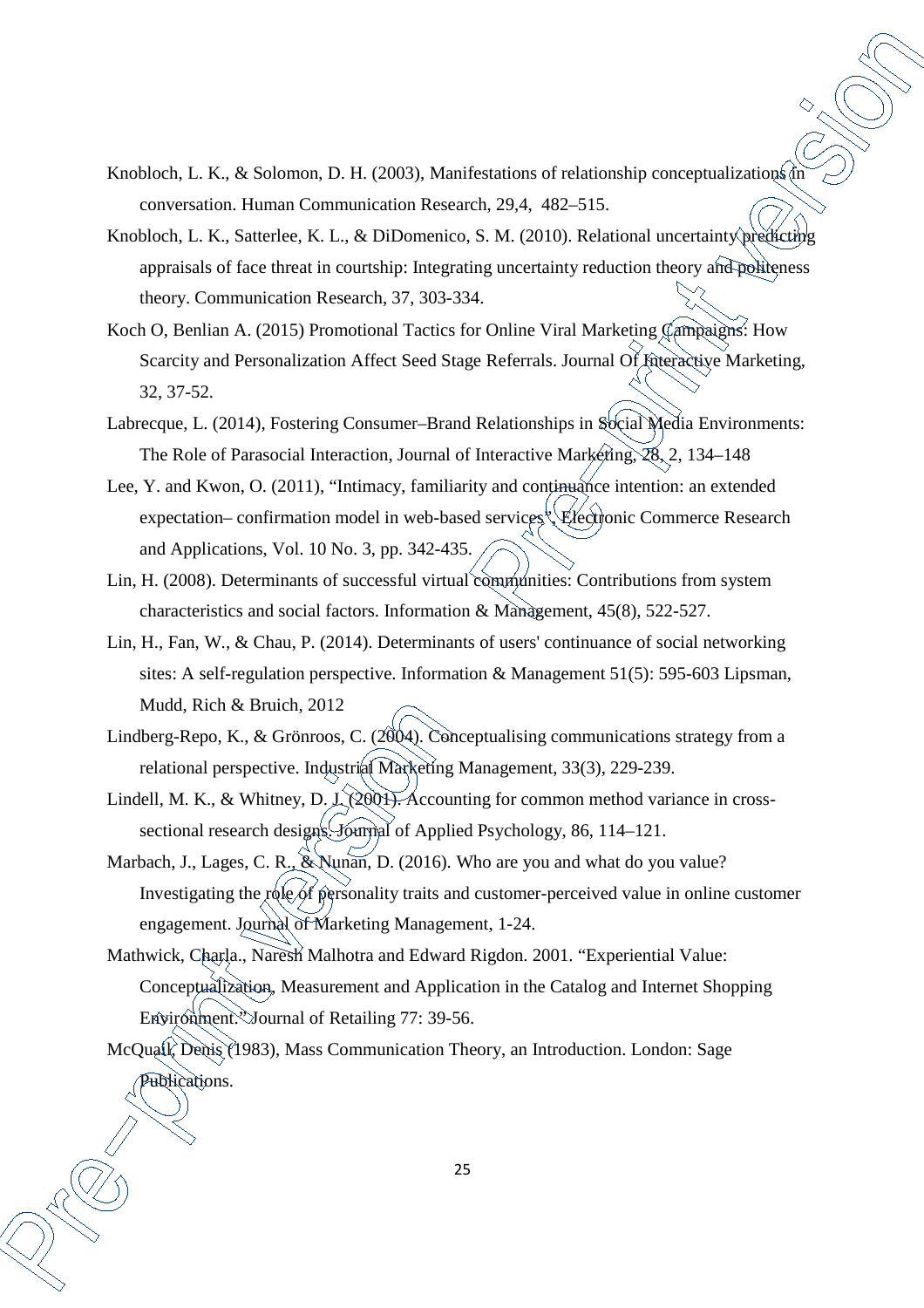- Mimouni-Chaabane, A. and Volle, P. (2010), "Perceived benefits of loyalty programs: scale development and implications for relational strategies", Journal of Business Research, 63 No. 1, pp. 32-37.
- Mollen, A. & Wilson, H. (2010). Engagement, telepresence and interactivity in online consumer experience: Reconciling scholastic and managerial perspectives. Journal of Business Research, 63, 919-925
- Mosteller, J. & Poddar, A. (2017), To Share and Protect: Using Regulatory Focus Theory to Examine the Privacy Paradox of Consumers' Social Media Engagement and Online Privacy Protection Behaviors, Journal of Interactive Marketing, 39, 27–38
- Morales, A. (2005). Giving firms an 'e' for effort: consumer responses to high-effort firms. Journal of Consumer Research, 31, 806–812.
- Muntinga, D. G., Moorman, M., & Smit, E. G. (2011). Introducing COBRAs; Exploring motivations for brand-related social media use. International Journal of Advertising, 30, 13- 46.
- Nysveen, H., Pedersen, P. E., & Thorbjørnsen, H. (2005). Intentions to use mobile services: Antecedents and cross-service comparisons. Journal of the Academy of Marketing Science, 33(3), 330-346.
- Oliver, R.L. (1980), A cognitive model of the antecedents and consequences of satisfaction decisions. Journal of Marketing Research, 17(November), 460–469.
- Ono, A., Nakamura, A., Okuno, A., & Sumikawa, M. (2012). Consumer Motivations in Browsing Online Stores with Mobile Devices. International Journal Of Electronic Commerce, 16(4), 153-178.
- Palmatier, R., Jarvis, C., Bechkoff, J., & Kardes, F. (2009). The role of customer gratitude in relationship marketing. Journal of Marketing, 73(5), p1-p18.
- Pentina, I., Gammoh, B. S., Zhang, L., & Mallin, M. (2013). Drivers and Outcomes of Brand Relationship Quality in the Context of Online Social Networks. International Journal Of Electronic Commerce, 17(3), 63-86.
- Perrin, Andrew (2015), "Social Media Usage: 2005–2015," Pew Research Center, (available at http://www.pewinternet.org/2015/10/08/2015/Social-Networking- Usage-2005-2015/ accessed June 10, 2016).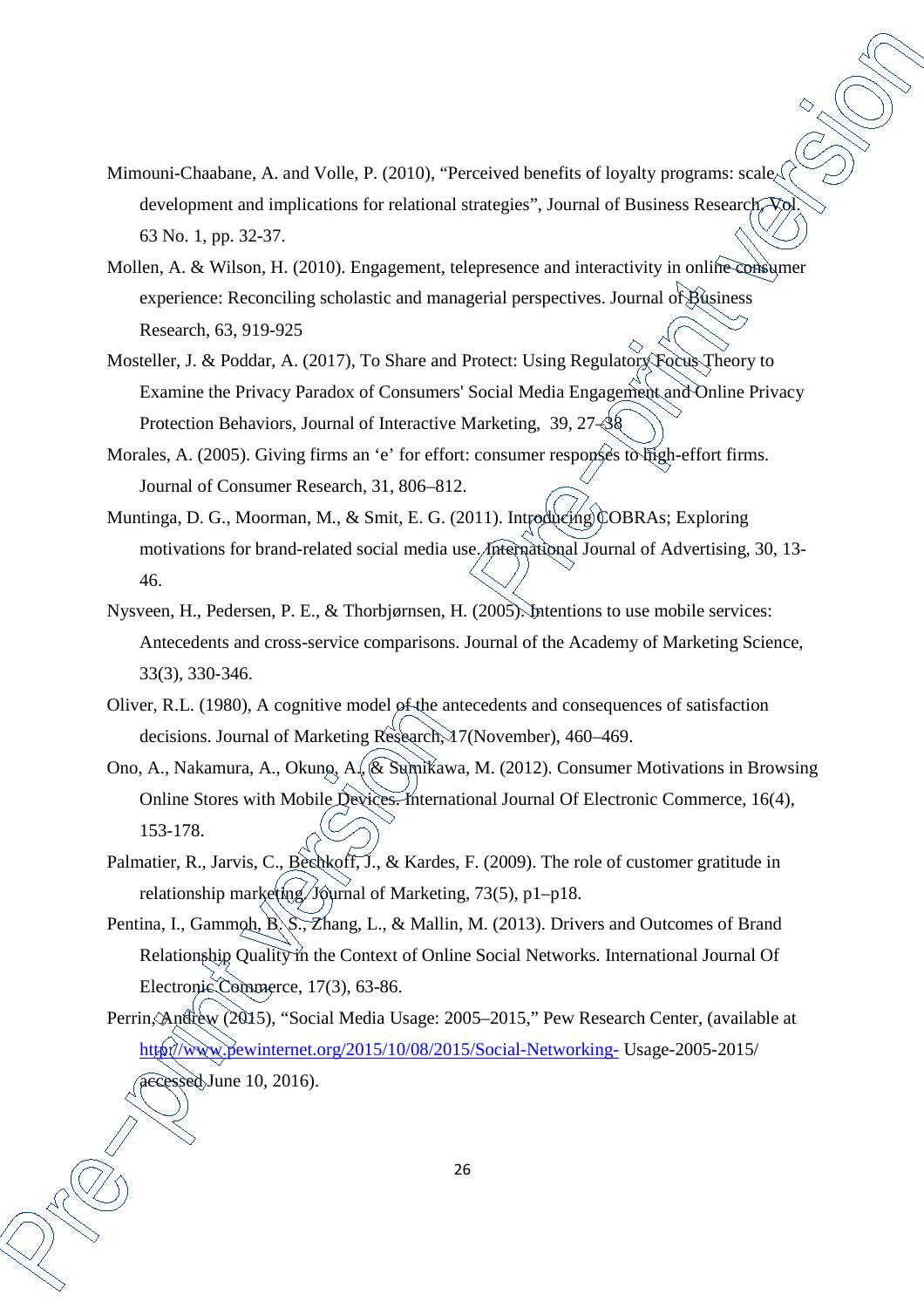- Planalp, S. (1985). Relational schemata: A test of alternative forms of relational knowledge as guides to communication. Human Communication Research, 12, 3–29
- Podsakoff, P., MacKenzie, S., Lee, J.-Y., & Podsakoff, N. (2003). Common method biases in behavioral research: a critical review of the literature and recommended remedies. Journal of Applied Psychology, 88(5), 879–903.
- Porter, C. E., & Donthu, N. (2008). Cultivating Trust and Harvesting Value in Virtual Communities. Management Science, 54(1), 113-128.
- Rubin, A.M. (2009), "Uses-and-gratifications perspective on media effects", in Bryant, J. and Oliver, M.B. (Eds), Media Effects: Advances in Theory and Research, Routledge, New York, NY, pp. 165-184.
- Rusbult, C. E., & Buunk, B. P. (1993). Commitment processes in close relationships: An interdependence analysis. Journal of Social and Personal Relationships, 10, 175-204.
- Rusbult, C. E., Olsen, N., Davis, J. L., & Hannon, P. (2001). Commitment and relationship maintenance mechanisms. In J. H. Harvey & A. Wenzel (Eds.), Close romantic relationships: Maintenance and enhancement (pp. 87-113). Mahwah, NJ: Erlbaum.
- Schau, H. J., Muñiz Jr., A. M., & Arnould, E. J. (2009). How brand community practices create value. Journal of Marketing, 73(5), 30–51.
- Schembri, S., & Latimer, L. (2016). Online brand communities: constructing and co-constructing brand culture. Journal of Marketing Management, 1-24.
- SCHIVINSKI, B., CHRISTODOULIDES, G., & DABROWSKI, D. (2016). Measuring Consumers' Engagement With Brand-Related Social-Media Content. Journal Of Advertising Research, 56(1), 64-80.
- Scott, M. L., Mende, M.,  $\&$  Bolton, L. E. (2013). Judging the Book by Its Cover? How Consumers Decode Conspicuous Consumption Cues in Buyer-Seller Relationships. Journal Of Marketing Research, 50(3), 334-347
- Schultz, D.E. & Bailey, S. (2000) Customer brand loyalty in an interactive marketplace. Journal of Advertising Research, 40(3), 41-53.
- Shukla, P., Banerjee, M., & Singh, J. (2016). Customer commitment to luxury brands: Antecedents and consequences. Journal Of Business Research, 69(1), 323-331.
- Sim<sub>On</sub>, F., & Andrews, L. (2015). A relational approach to direct mail consumption. European Journal Of Marketing, 49(9/10), 1527-1562.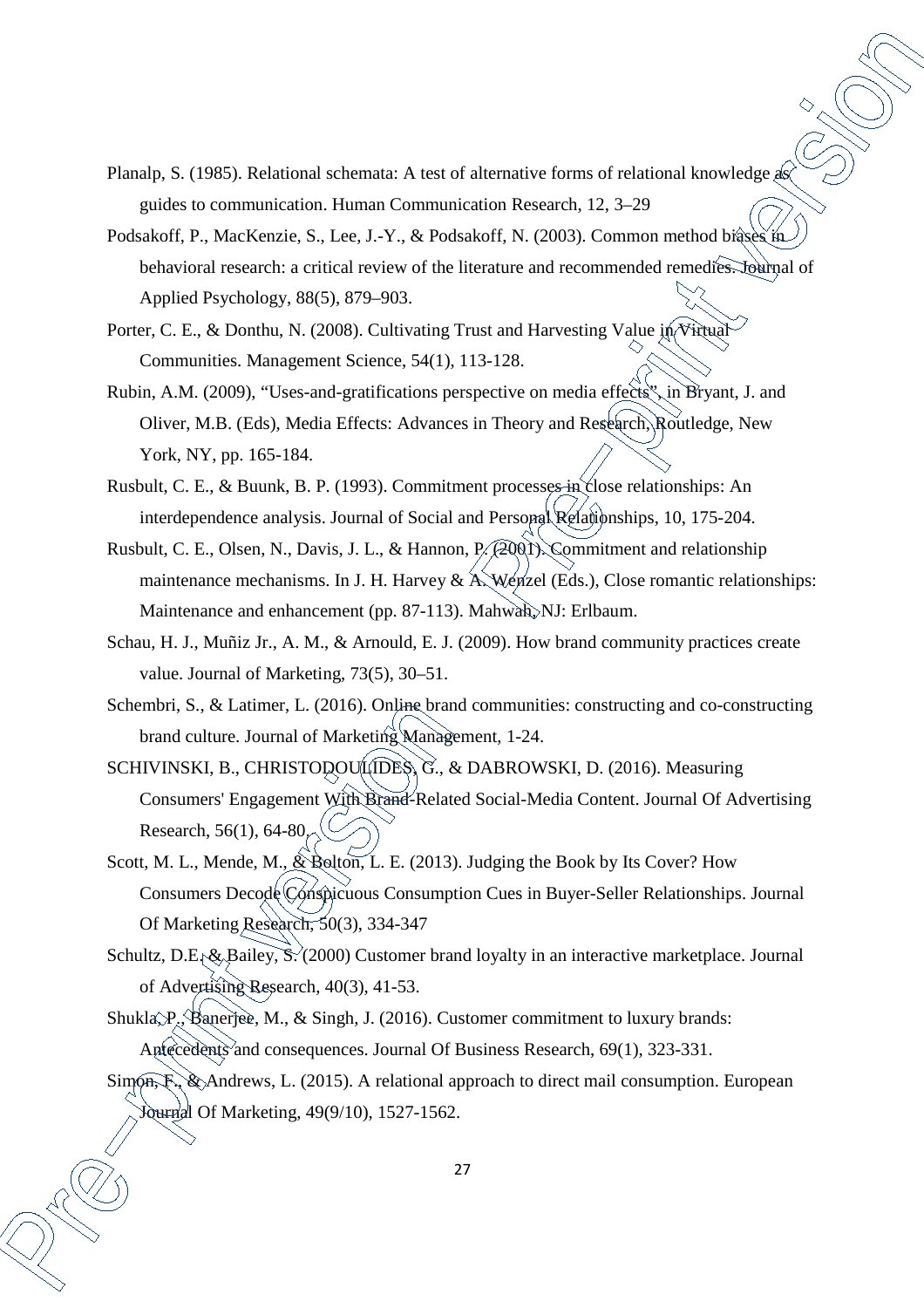- Simon, F., Tossan, V., & Guesquière, C. (2015). The relative impact of gratitude and transactional satisfaction on post-complaint consumer response. Marketing Letters, 26<sup>7</sup>, 153-164. doi:10.1007/s11002-013-9271-0
- Solem, B. A., & Pedersen, P. E. (2016). The effects of regulatory fit on customer brand engagement: an experimental study of service brand activities in social media. Journal Of Marketing Management, 32(5-6), 445-468. doi:10.1080/0267257X.2016. (1445723-
- Solomon, D. H., & Knobloch, L. K. (2001). Relationship uncertainty, partner interference, and intimacy within dating relationships. Journal of Social and Personal Relationships, 18, 804– 820.
- Statler, M., & Oliver, D. (2016). The Moral of the Story: Re-framing Ethical Codes of Conduct as Narrative Processes. Journal Of Business Ethics,  $136(1)$ ,  $89-100$ .
- Sternberg, R.J. (1986). A Triangular Theory of Love. Psychological Review, 93 (2), 119-135.
- Thibaut, J. W., & Kelley, H. H. (1959). The social psychology of groups. New York: Wiley.
- THOMPSON, S. A., KIM, M., & SMITH, K. M. (2016). Community Participation and Consumer-to-Consumer Helping: Does Participation in Third Party-Hosted Communities Reduce One's Likelihood of Helping?. Journal Of Marketing Research (JMR), 53(2), 280- 295.
- Tong, S.T., Kashian, N., & Walther, J.B. (2011). Relational maintenance and computer-mediated communication. In K. Wright & L. Webb (Eds.), Computer mediated communication and personal relationships. New York: Peter Lang Publishing.
- Tsai, W. S., & Men, L. R. (2013). Motivations and Antecedents of Consumer Engagement With Brand Pages on Social Networking Sites. Journal Of Interactive Advertising, 13(2), 76-87.
- Tsang, J. (2006). The effects of helper intention on gratitude and indebtedness. Motivation and Emotion, 30, 198-204.
- Turner, J. R. (1993). Interpersonal and psychological predictors of parasocialinteraction with different television performers. Communication Quarterly, 41(4), 443–453.
- Van Noort, G. & Willemsen, L. M. (2012). Online damage control: The effects of proactive versus reactive webcare interventions in consumer-generated and brand-generated platforms. Journal of Interactive Marketing, 26(3), 131-140.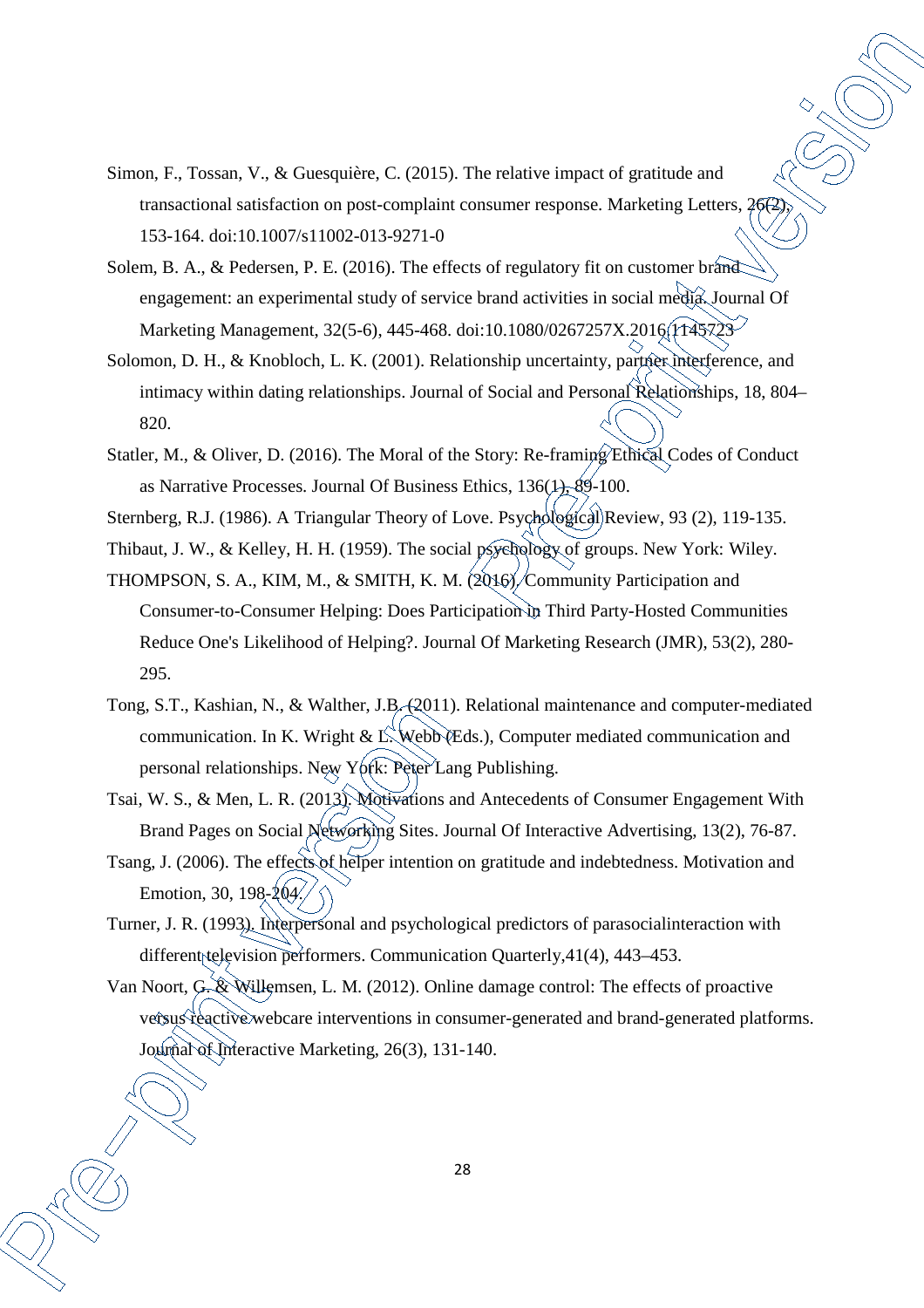- Venkatesh, V., Thong, J. L., Chan, F. Y., Hu, P. J., & Brown, S. A. (2011). Extending the two stage information systems continuance model: incorporating UTAUT predictors and the role of context. Information Systems Journal, 21(6), 527-555.
- Verhagen, T., Feldberg, J.F.M., Hooff, B.J. van den, Meents, S. & Merikivi, J. (2012). Understanding users' motivations to engage in virtual worlds: A multipurpose model and empirical testing. Computers in Human Behavior, 28 (2), 484-495.
- Wang, L. C., Baker, J., Wagner, J. A., & Wakefield, K. (2007). Can a Retail Web Site Be Social?. Journal Of Marketing, 71(3), 143-157.
- Werner, Carol, M., Baxter, Leslie A., 1994. Temporal qualities of relationships: organismic, transactional, and dialectical views. In: Knapp, Mark, Miller, Gerald, R. (Eds.), Handbook of Interpersonal Communication (2nd edn). Sage, Thousand Oaks, CA, pp. 323-379
- Williams, L., & McGonagle, A. (2016). Four Research Designs and a Comprehensive Analysis Strategy for Investigating Common Method Variance with Self-Report Measures Using Latent Variables. Journal Of Business & Psychology, 31(3), 339-359.
- Xiang, L., Zheng, X., Lee, M. K., & Zhao, D. (2016). Exploring consumers' impulse buying behavior on social commerce platform: The role of parasocial interaction. International Journal Of Information Management, 36(3), 333-347.
- Yang, S-U., Kang, M., & Johnson, P. (2010). Effects of narratives, openness to dialogic communication, and credibility on engagement in crisis communication through organizational blogs. Communication Research, 37, 473-497.
- Yung-Cheng, S., Chun-Yao, H., Chia-Hsien, C., & Hui-Chun, L. (2010). Virtual Community Loyalty: An Interpersonal-Interaction Perspective. International Journal Of Electronic Commerce, 15(1), 49-74.
- Zaglia, M. E. (2013). Brand communities embedded in social networks. Journal of Business Research, 66, 216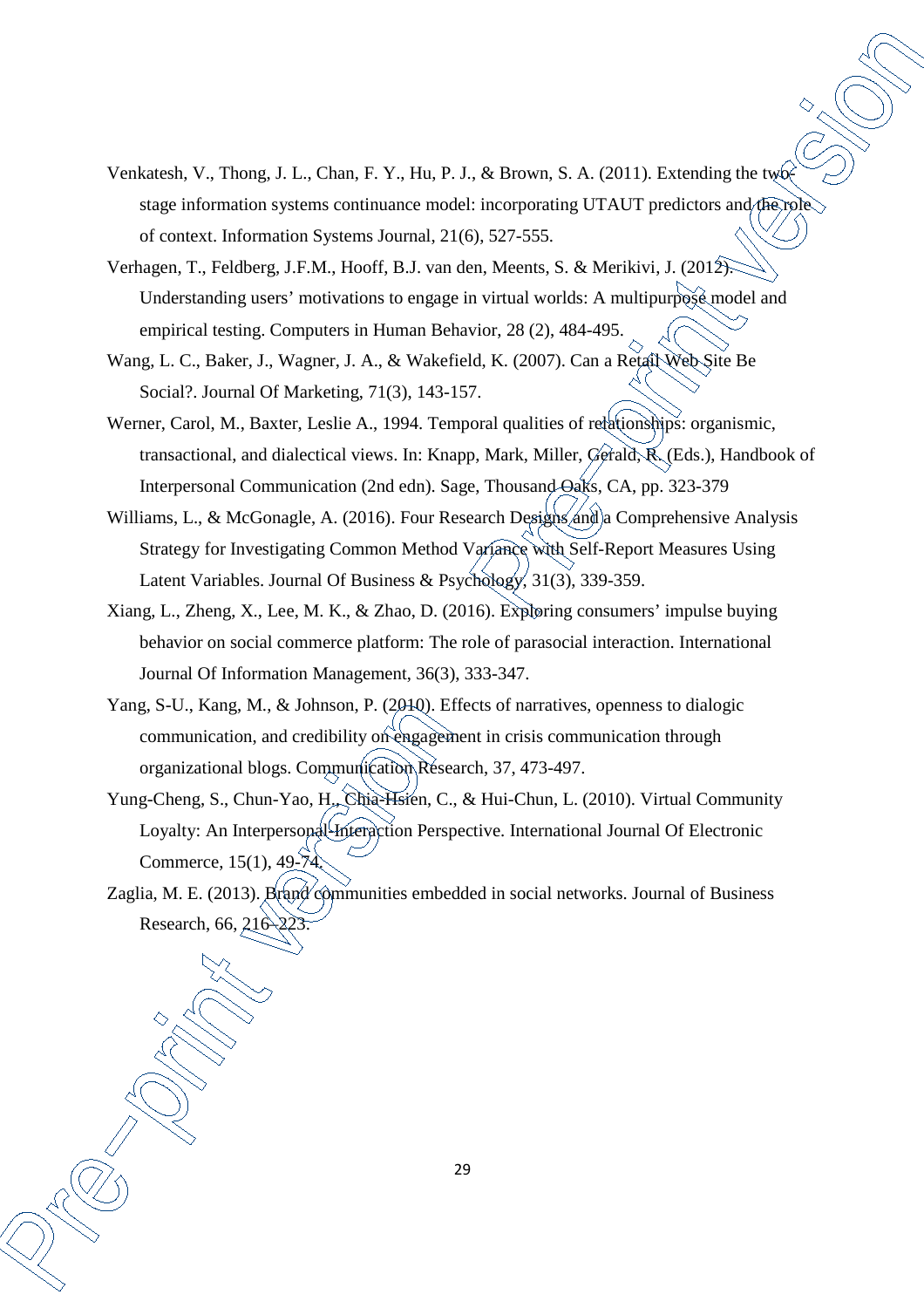# Appendix

| Constructs (scale sources): Items                                                    | Standardized<br>loadings   | t-<br>Values     | <i>.</i><br>Cronbach<br>alpha | Mean<br>Ístandard<br>deviation) |
|--------------------------------------------------------------------------------------|----------------------------|------------------|-------------------------------|---------------------------------|
| Brand Facebook page engagement (adapted from Schivinski, Christodoulides &           |                            |                  |                               |                                 |
| Dabrowski, 2016)                                                                     |                            |                  |                               |                                 |
| In the last 30 days, how often have you:                                             |                            |                  |                               |                                 |
| Consuming                                                                            |                            |                  | 0,89                          | 9,4                             |
| visited the Facebook page of this brand?                                             | 0,80                       | 19,4             |                               | 13,4                            |
| viewed pictures uploaded on this Facebook page?                                      | $\Diamond$ Q 99 $\Diamond$ |                  |                               |                                 |
| read the brand's posts issued on the Facebook page?                                  | 0,84                       | $\geqslant$ 21,2 |                               |                                 |
| Contributing                                                                         |                            |                  | 0,77                          | 1,2                             |
| engaged in conversations with community members on this brand's Facebook page?       | 673                        |                  |                               | 3,3                             |
| commented user comments on this Facebook page?                                       | 0)85                       | 12,2             |                               |                                 |
| asked questions to the community members of this Facebook page?                      | 0,76                       | 11,7             |                               |                                 |
| <b>Creating</b>                                                                      |                            |                  | 0,80                          | 0,4                             |
| posted favorable reviews on this brand's Facebook page?                              | 0,87                       |                  |                               | 1,7                             |
| uploaded brand-related video, pictures, or images on this Facebook page?             | 0,81                       | 7,1              |                               |                                 |
| Brand Facebook page-driven gratitude (Simon & Andrews, 2015)                         |                            |                  | 0,91                          | 3,9                             |
| When I think about the Facebook page of this brand,                                  |                            |                  |                               | 1,4                             |
| , I feel grateful to this brand.                                                     | 0,82                       | 20,5             |                               |                                 |
| , I feel thankful to this brand.                                                     | 0,94                       |                  |                               |                                 |
| , I feel appreciative toward this brand.                                             | 0,93                       | 28,2             |                               |                                 |
| Satisfaction with the brand Facebook page (Shukla, Banerjee & Singh, 2016)           |                            |                  | 0,92                          | 5,2                             |
| This brand's Facebook page provides me with exactly what I need.                     | 0,88                       | 19,8             |                               | 1,1                             |
| Using this Facebook page is always a good experience.                                | 0,96                       | 22,0             |                               |                                 |
| I am satisfied with my overall experience with this Facebook page.                   | 0,85                       |                  |                               |                                 |
| Thanks to using the Facebook page of this brand,                                     |                            |                  |                               |                                 |
| Brand intimacy (Simon & Andrews, 2015)                                               |                            |                  | 0,93                          | 3,8                             |
| , I experience a form of connection between this brand and me.                       | 0,93                       |                  |                               | 1,5                             |
| , I feel closer to this brand.                                                       | 0,88                       | 23,3             |                               |                                 |
| , I feel there is more intimacy between this brand and me.                           | 0,92                       | 26,4             |                               |                                 |
| Brand individual recognition (Simon & Andrews, 2015)                                 |                            |                  | 0,96                          | 3,5                             |
| , I feel I'm better recognized as a customer by the brand.                           | 0,94                       | 35,5             |                               | 1,5                             |
| , I feel I'm treated with more consideration by this brand.                          | 0,98                       | 45,7             |                               |                                 |
| , I feel I am treated with more regard by this brand.                                | 0,96                       |                  |                               |                                 |
| Brand influence (Baldus, Voorhees & Calantone, 2015)                                 |                            |                  | 0,91                          | 3,4                             |
| , I can influence the brand and its products.                                        | 0,90                       | 18,6             |                               | 1,5                             |
| , I can help improve the brand and its products.                                     | 0,93                       | 19,3             |                               |                                 |
| , I feel that my comments and suggestions will influence the brand and its products. | 0,81                       |                  |                               |                                 |
| Brand community belonging (Simon & Andrews, 2015)                                    |                            |                  | 0,95                          | 3,8                             |
| , I feet a sort of connection with others who use this brand.                        | 0,93                       | 29,5             |                               | 1,7                             |
| , I feel connected to people who share the same interests as me.                     | 0,96                       | 32,8             |                               |                                 |
| $\chi$ feel close to people who share the same views about this brand.               | 0,93                       |                  |                               |                                 |
| $^{\prime}$ $\rightarrow$                                                            |                            |                  |                               |                                 |

 $\mathord{\vartriangle}^{\mathord{\vartriangle}}$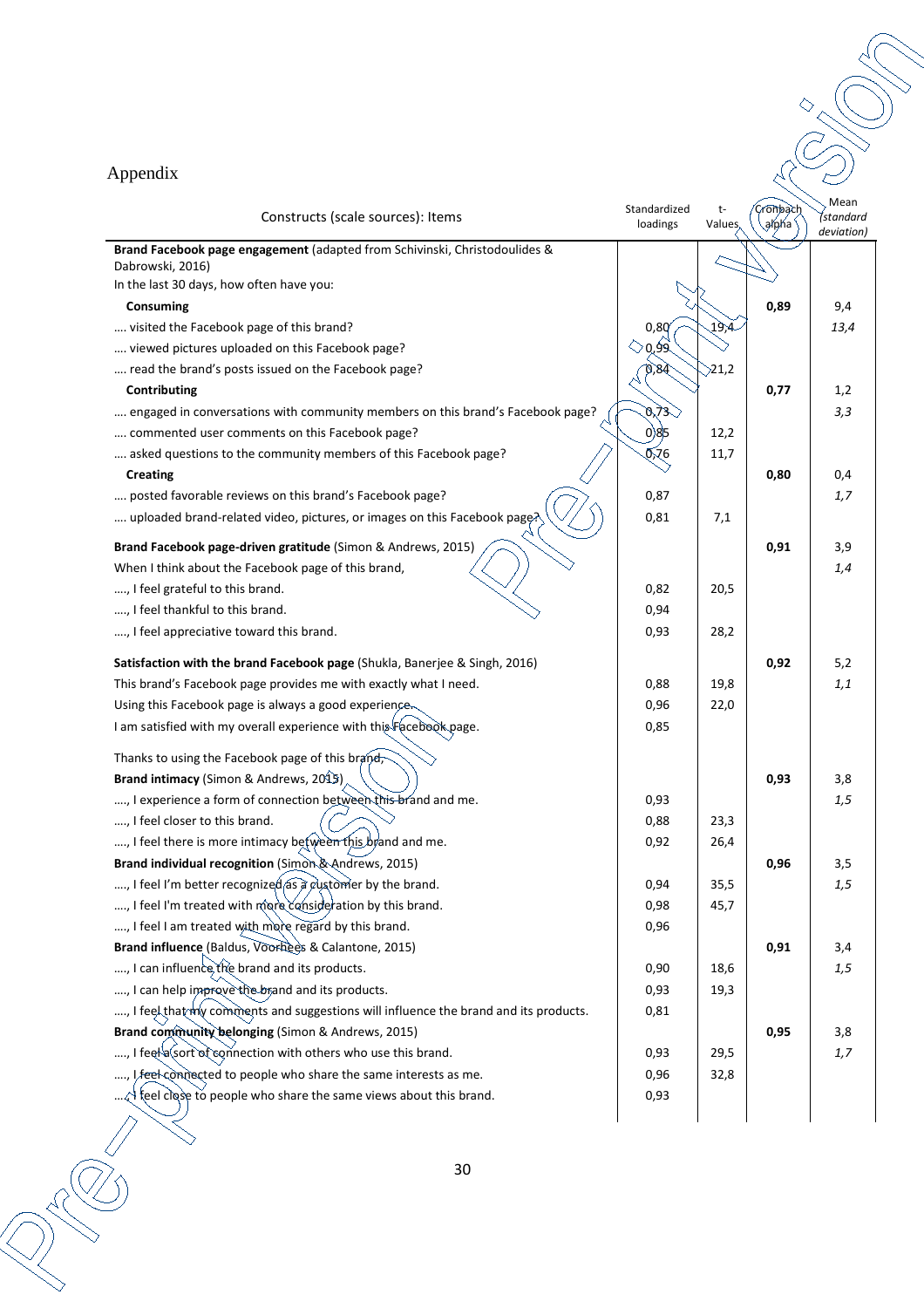Table 1: A review of major empirical conceptualizations of virtual media social gratifications in the  $\zeta$ marketing literature

| <b>Authors</b>                                           | Research                       | Media type                                                                  |                  | <b>Customer value</b>                                                                               | Social gratifications themes                                                                                        |                                    |  |  |
|----------------------------------------------------------|--------------------------------|-----------------------------------------------------------------------------|------------------|-----------------------------------------------------------------------------------------------------|---------------------------------------------------------------------------------------------------------------------|------------------------------------|--|--|
|                                                          | type                           |                                                                             | related<br>media | concept                                                                                             |                                                                                                                     |                                    |  |  |
|                                                          |                                |                                                                             |                  |                                                                                                     | Consumer-to-consumer<br>interactions                                                                                | Brand-<br>consumer<br>interactions |  |  |
| Dholakia, Bagozzi<br>& Pearo (2004)                      | Empirical:<br>Quantitative     | Various<br>internet<br>venues<br>including<br>brand<br>usenet<br>newsgroups | Yes              | Individual motives for<br>participation in a<br>virtual community                                   | Maintaining<br>interpersonal<br>interconnectivity, social<br>enhancement                                            |                                    |  |  |
| Hennig-Thurau,<br>Gwinner, Walsh,<br>& Gremler<br>(2004) | Empirical:<br>Quantitative     | Web-based<br>consumer<br>opinion<br>platforms                               | No               | Individual motives to<br>engage in eWOM<br>communication                                            | Concern for other<br>consumers, self-<br>enhancement, advice<br>seeking, socialization                              | Helping the<br>company             |  |  |
| Calder,<br>Malthouse &<br>Schaedel (2009)                | Empirical:<br>Quantitative     | Various<br>media sites                                                      | No               | Gratifications derived<br>trom online<br>experiences                                                | Social Facilitation, Self-<br><b>Esteem and Civic</b><br>Mindedness,<br>Participation and<br>Socializing, Community |                                    |  |  |
| Schau, Muñiz &<br>Arnould (2009)                         | Empirical:<br>Qualitative      | Nine brand<br>communities                                                   | Yes              | Collective value<br>creation derived from<br>interacting practices                                  | Impression<br>management, social<br>networking, community<br>engagement                                             |                                    |  |  |
| Abdul-Ghani,<br>Hyde & Marshall<br>(2011)                | Empirical:<br>Qualitative      | Online<br>auction site                                                      | ٧σ               | Benefits as bases of<br>engagement with the<br>online auction site                                  | Benefits from<br>interacting with sellers<br>and friends                                                            |                                    |  |  |
| Baldus, Voorhees<br>& Calantone<br>(2015)                | Empirical:<br>Quantitative     | Online<br>brand<br>community                                                | Yes              | Intrinsic motivations<br>to continue<br>interacting with an<br>online brand<br>community            | Connecting, helping,<br>seeking assistance,<br>self-expression,<br>validation, like-minded<br>discussion            | <b>Brand influence</b>             |  |  |
| Hartmann,<br>Wiertz & Arnould<br>(2015)                  | Empirical:<br>Mixed<br>methods | <b>Bailting</b><br>gardening<br>community                                   | No               | Outcomes of practice<br>experiences                                                                 | Task empathising,<br>social empathising,<br>governing, badging,<br>impression<br>management                         |                                    |  |  |
| Marbach, Lages<br>& Nunan (2016)                         | Empirical:<br>Qualitative      | Social media<br>brand<br>communities                                        | Yes              | The ratio of perceived<br>benefits to perceived<br>sacrifices resulting<br>from media<br>engagement | Impression<br>management, like-<br>minded discussion                                                                |                                    |  |  |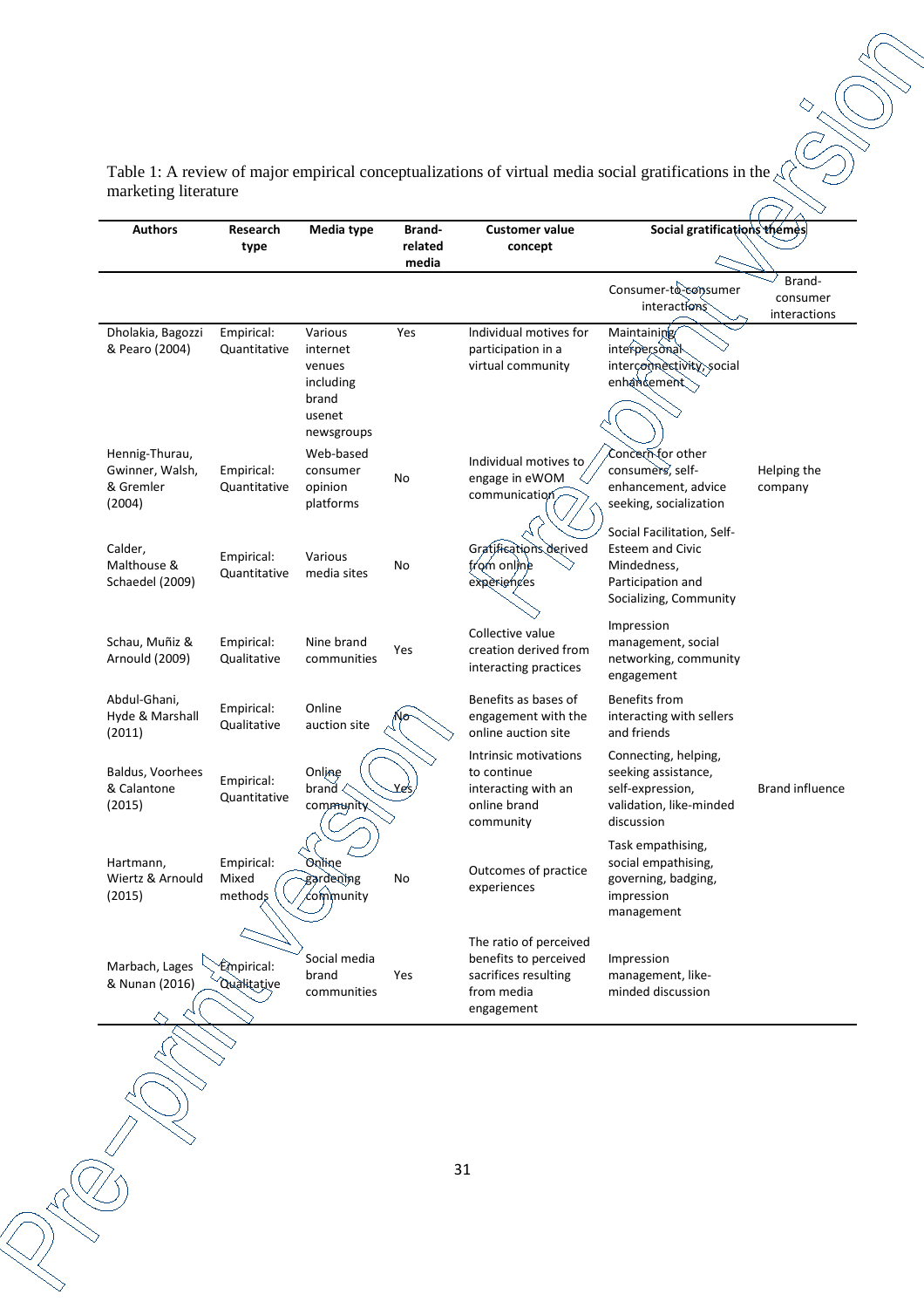Table 2: Average variances extracted and square of correlations.

|        |                                     | 1         | 2    | 3         | 4    | 5    | 6          | 7           | 8    | ۹١   |
|--------|-------------------------------------|-----------|------|-----------|------|------|------------|-------------|------|------|
| 1      | Consuming                           | 0,77      |      |           |      |      |            |             |      |      |
| 2      | Contributing                        | 0,14      | 0,61 |           |      |      |            |             |      |      |
| 3      | Creating                            | 0,06      | 0,16 | 0,71      |      |      |            |             |      |      |
| 4      | Brand gratitude                     | 0,08      | 0,09 | 0,04      | 0,81 |      |            |             |      |      |
| 5      | Brand Facebook page<br>satisfaction | 0,06      | 0,04 | $0,01$ ns | 0,08 | 0,8  |            |             |      |      |
| 6      | Brand intimacy                      | 0,09      | 0,08 | 0,05      | 0,35 | 0,10 | 0.82       |             |      |      |
| 7      | Brand individual recognition        | 0,07      | 0,08 | 0,04      | 0,37 | 0,06 | 0,45       | $\geq 0.92$ |      |      |
| 8      | Brand influence                     | $0.01$ ns | 0,08 | $0,02*$   | 0,37 | 0,07 | <u>ዑንም</u> | 0,36        | 0,78 |      |
| 9      | Brand community belonging           | 0,09      | 0,08 | 0,03      | 0,34 | 0,10 | 0,50       | 0,37        | 0,30 | 0,88 |
| Notes: |                                     |           |      |           |      |      |            |             |      |      |

#### Notes:

Average variances extracted (AVEs) reported on the diagonal; square of constructs' correlations reported under.

\*: p<0,05; ns: not significant; all other correlations significant at p<0,01.

32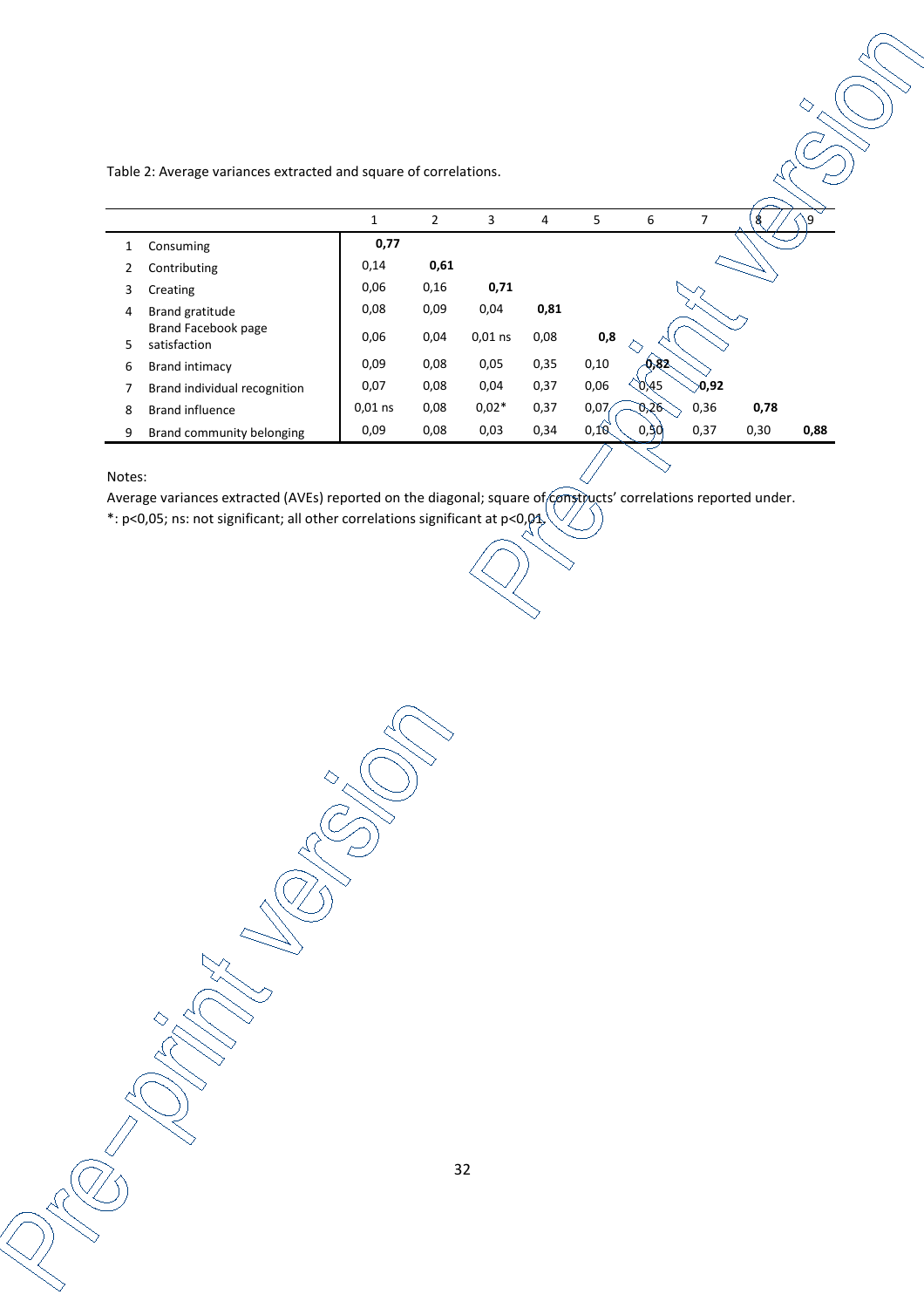| Relationship                           | <b>Standardized</b><br>estimates         | t-<br>value | р    | $R^2$ |      |
|----------------------------------------|------------------------------------------|-------------|------|-------|------|
| <b>Brand intimacy</b>                  | →                                        | 0,83        | 10,4 | ***   |      |
| <b>Brand individual</b><br>recognition | →<br>Brand-Consumer                      | 0,80        | 10,4 | ***   |      |
| <b>Brand influence</b>                 | Social Sharing Value<br>→                | 0,71        |      |       |      |
| <b>Brand community</b><br>belonging    | →                                        | 0,80        | 10,3 | ***   |      |
| Consuming                              | →                                        | 0,58        |      |       |      |
| Contributing                           | Brand Facebook page<br>→<br>engagement   | 0,70        | 5,2  |       |      |
| Creating                               | →                                        | 0,50        | 4,8  | ∗∗`   |      |
| Brand-Consumer                         | →<br>Brand gratitude                     | 0,76        | 9,94 | $***$ | 0,58 |
| Social Sharing Value                   | Brand Facebook page<br>→<br>satisfaction | 0,37        |      | $**$  | 0,14 |
| Brand gratitude                        | →                                        | 0,40        | 4.54 | ***   |      |
| Brand Facebook page<br>satisfaction    | Brand Facebook page<br>engagement<br>→   | 0,20        | 2,49 | $**$  | 0,25 |

Table 3: Assessment of structural relationships

Notes: \*\*\*p<0.001; \*\*p<0.01.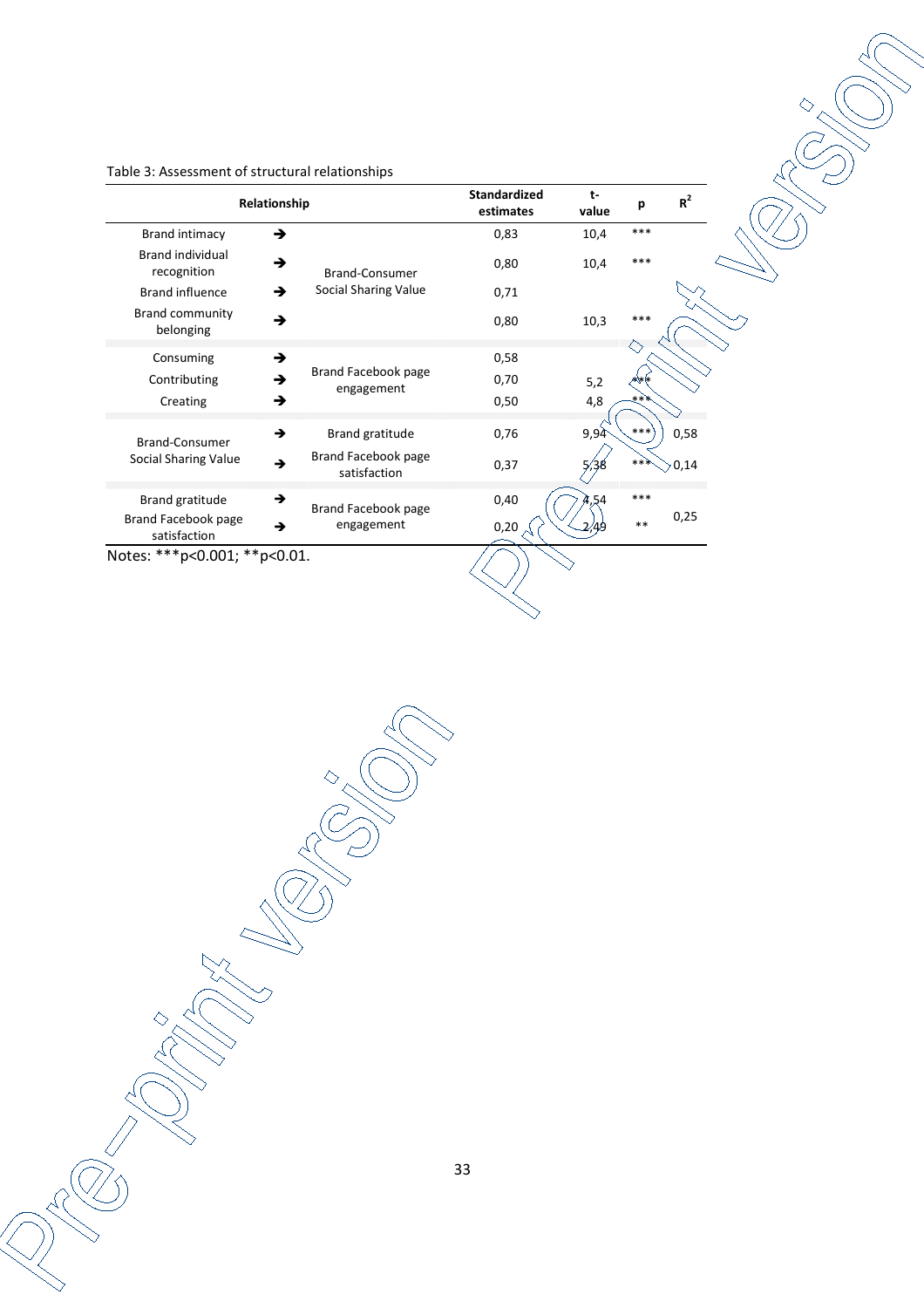